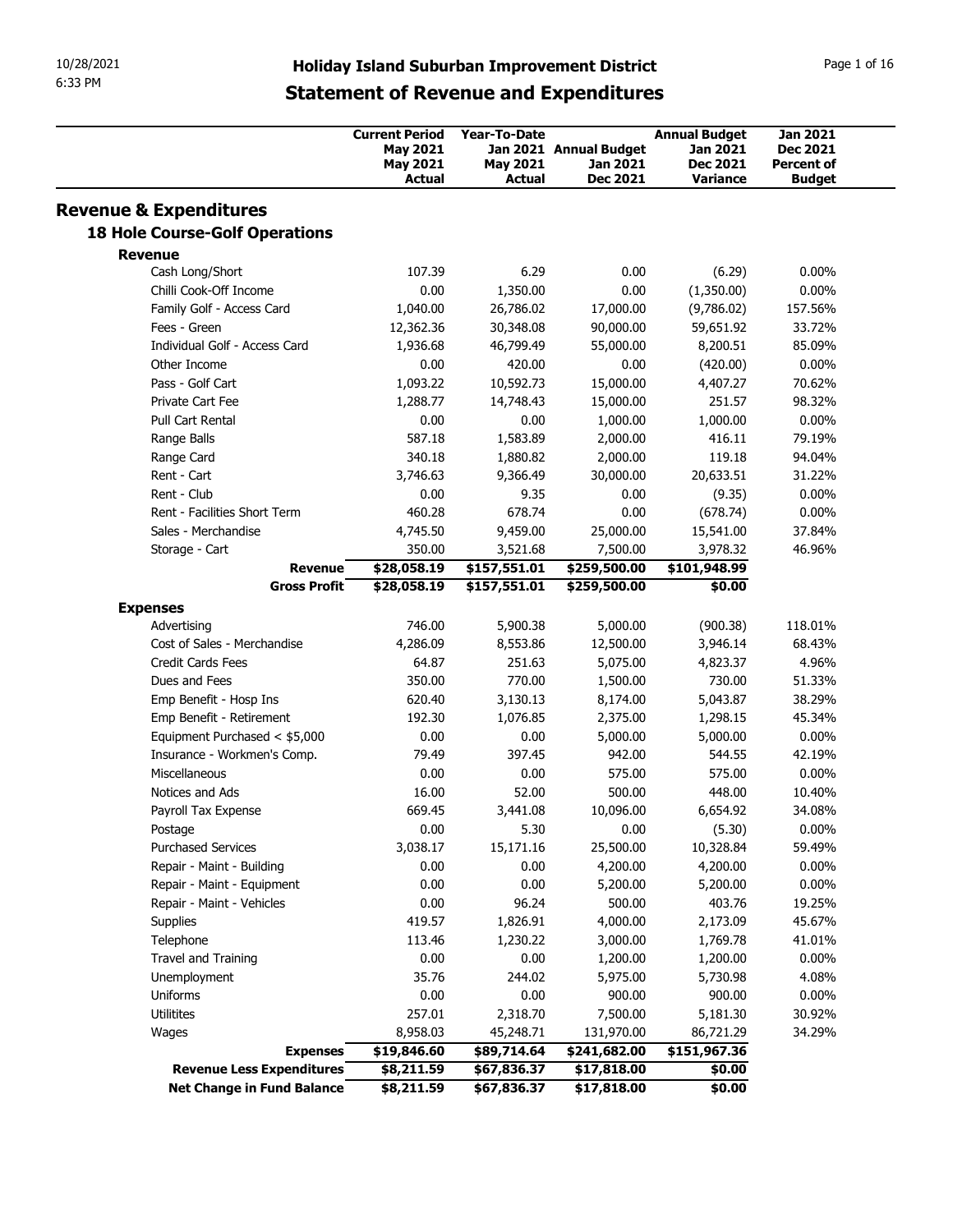| 10/28/2021<br>6:33 PM                                   |                                                                       |                                                  | <b>Holiday Island Suburban Improvement District</b><br><b>Statement of Revenue and Expenditures</b>          |                                                                 | Page 2 of 16                                                             |
|---------------------------------------------------------|-----------------------------------------------------------------------|--------------------------------------------------|--------------------------------------------------------------------------------------------------------------|-----------------------------------------------------------------|--------------------------------------------------------------------------|
|                                                         | <b>Current Period</b><br><b>May 2021</b><br><b>May 2021</b><br>Actual | <b>Year-To-Date</b><br><b>May 2021</b><br>Actual | Jan 2021 Annual Budget<br>Jan 2021<br>Dec 2021                                                               | <b>Annual Budget</b><br>Jan 2021<br><b>Dec 2021</b><br>Variance | <b>Jan 2021</b><br><b>Dec 2021</b><br><b>Percent of</b><br><b>Budget</b> |
| <b>18-Hole Course Maintenance</b>                       |                                                                       |                                                  |                                                                                                              |                                                                 |                                                                          |
| <b>Expenses</b>                                         |                                                                       |                                                  |                                                                                                              |                                                                 |                                                                          |
| <b>Chemicals and Fertilizer</b>                         | 5,058.01                                                              | 38,617.37                                        | 62,000.00                                                                                                    | 23,382.63                                                       | 62.29%                                                                   |
| Dues and Fees                                           | 0.00                                                                  | 465.00                                           | 1,200.00                                                                                                     | 735.00                                                          | 38.75%                                                                   |
| Emp Benefit - Hosp Ins                                  | 2,084.82                                                              | 10,374.35                                        | 17,883.00                                                                                                    | 7,508.65                                                        | 58.01%                                                                   |
| Emp Benefit - Retirement                                | 641.88                                                                | 3,492.66                                         | 5,023.00                                                                                                     | 1,530.34                                                        | 69.53%                                                                   |
| Equipment Purchased < \$5,000                           | 0.00                                                                  | 3,366.45                                         | 3,400.00                                                                                                     | 33.55                                                           | 99.01%                                                                   |
| Fuel Expense                                            | 1,368.44                                                              | 5,082.97                                         | 18,975.00                                                                                                    | 13,892.03                                                       | 26.79%                                                                   |
| Insurance - Workmen's Comp.                             | 114.35                                                                |                                                  |                                                                                                              | 1,970.25                                                        | 22.49%                                                                   |
| <b>Interest Expense</b>                                 | 475.16                                                                | 571.75<br>2,539.07                               | 2,542.00<br>7,200.00                                                                                         | 4,660.93                                                        | 35.26%                                                                   |
| Notices and Ads                                         | 0.00                                                                  | 213.55                                           | 0.00                                                                                                         |                                                                 | $0.00\%$                                                                 |
| Payroll Tax Expense                                     |                                                                       |                                                  |                                                                                                              | (213.55)                                                        |                                                                          |
| <b>Purchased Services</b>                               | 1,265.14<br>0.00                                                      | 6,005.05<br>5,248.20                             | 15,545.00<br>7,963.00                                                                                        | 9,539.95                                                        | 38.63%<br>65.91%                                                         |
| Repair - Maint - Building                               | 0.00                                                                  | 334.59                                           | 1,500.00                                                                                                     | 2,714.80                                                        | 22.31%                                                                   |
| Repair - Maint - Equipment                              | 1,207.40                                                              | 9,011.13                                         | 11,000.00                                                                                                    | 1,165.41<br>1,988.87                                            | 81.92%                                                                   |
| Repair - Maint - Tires                                  | 200.26                                                                | 843.16                                           |                                                                                                              |                                                                 | 42.16%                                                                   |
| Repair - Maint - Vehicles                               | 0.00                                                                  | 610.92                                           | 2,000.00<br>1,000.00                                                                                         | 1,156.84<br>389.08                                              | 61.09%                                                                   |
| Repair - Maint- Line Repair                             | 150.01                                                                | 2,983.40                                         | 9,000.00                                                                                                     | 6,016.60                                                        | 33.15%                                                                   |
| Safety                                                  | 216.85                                                                | 458.12                                           | 400.00                                                                                                       | (58.12)                                                         | 114.53%                                                                  |
| Seed, Sod, and Soil                                     | 85.60                                                                 | 6,050.91                                         | 15,000.00                                                                                                    | 8,949.09                                                        | 40.34%                                                                   |
| Supplies                                                | 446.18                                                                | 1,968.05                                         | 2,600.00                                                                                                     | 631.95                                                          | 75.69%                                                                   |
| Telephone                                               | 37.82                                                                 | 731.70                                           | 2,400.00                                                                                                     | 1,668.30                                                        | 30.49%                                                                   |
| Travel and Training                                     | 0.00                                                                  | 850.00                                           |                                                                                                              | 1,650.00                                                        | 34.00%                                                                   |
|                                                         |                                                                       |                                                  | 2,500.00                                                                                                     |                                                                 |                                                                          |
| Unemployment                                            | 44.42                                                                 | 395.88                                           | 3,000.00                                                                                                     | 2,604.12                                                        | 13.20%                                                                   |
| Uniforms                                                | 0.00                                                                  | 1,179.62                                         | 1,000.00                                                                                                     | (179.62)                                                        | 117.96%                                                                  |
| Utilitites                                              | 1,251.64                                                              | 9,916.99                                         | 20,000.00                                                                                                    | 10,083.01                                                       | 49.58%                                                                   |
| Wages                                                   | 17,232.75                                                             | 72,319.15                                        | 203,202.00                                                                                                   | 130,882.85                                                      | 35.59%                                                                   |
| <b>Expenses</b>                                         | \$31,880.73                                                           | \$183,630.04                                     | \$416,333.00                                                                                                 | \$232,702.96                                                    |                                                                          |
| Revenue Less Expenditures<br>Net Change in Fund Balance |                                                                       |                                                  | $($ \$31,880.73) $($ \$183,630.04) $($ \$416,333.00)<br>$($ \$31,880.73) $($ \$183,630.04) $($ \$416,333.00) | \$0.00<br>\$0.00                                                |                                                                          |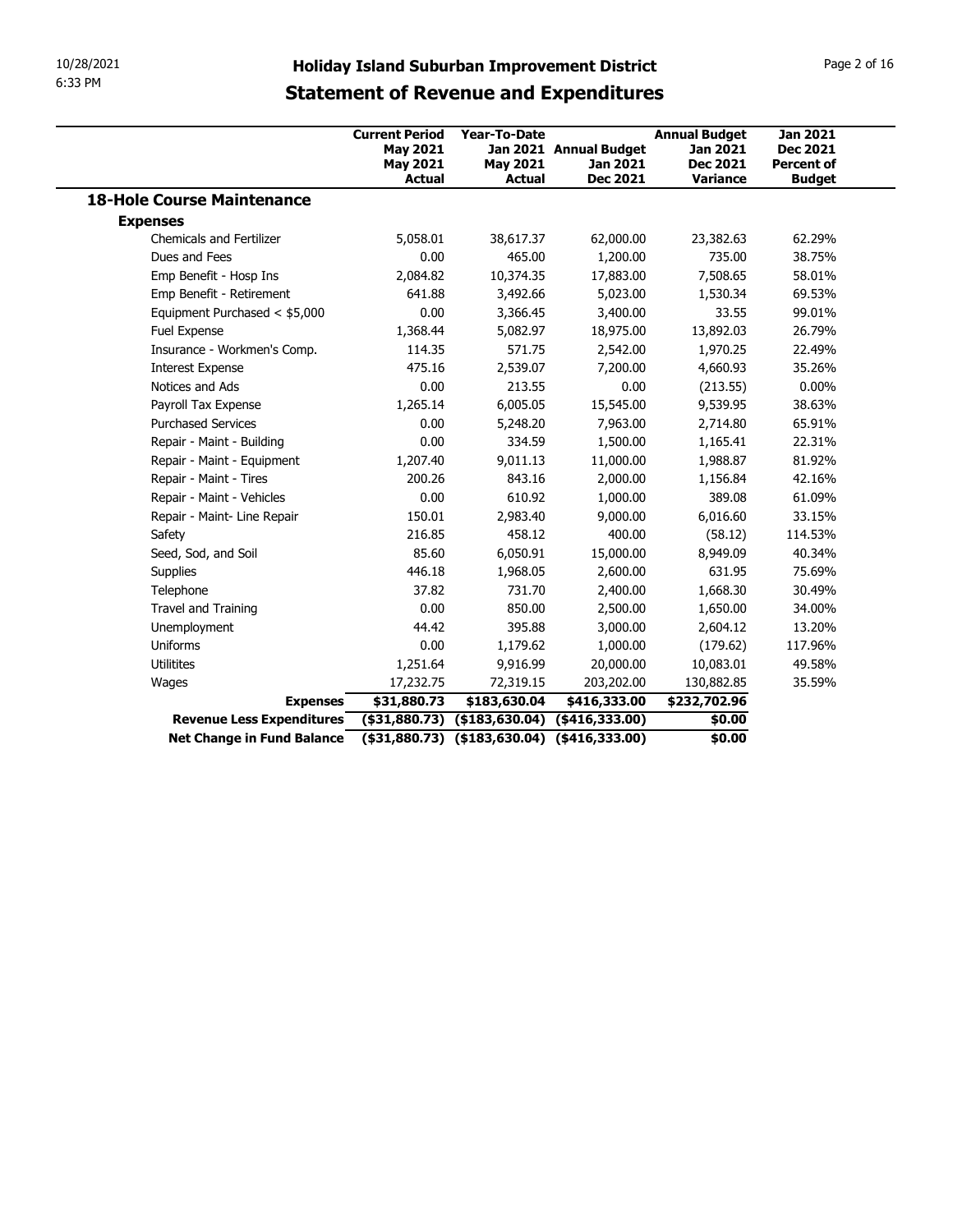|                                                                | <b>Holiday Island Suburban Improvement District</b> |                                                   |                                              |                             |                                      |
|----------------------------------------------------------------|-----------------------------------------------------|---------------------------------------------------|----------------------------------------------|-----------------------------|--------------------------------------|
|                                                                |                                                     |                                                   |                                              |                             |                                      |
|                                                                |                                                     |                                                   |                                              |                             |                                      |
|                                                                |                                                     |                                                   |                                              |                             |                                      |
| 10/28/2021<br>6:33 PM                                          |                                                     |                                                   |                                              |                             |                                      |
|                                                                |                                                     |                                                   |                                              |                             |                                      |
|                                                                |                                                     |                                                   |                                              |                             | Page 3 of 16                         |
|                                                                |                                                     |                                                   |                                              |                             |                                      |
|                                                                |                                                     |                                                   | <b>Statement of Revenue and Expenditures</b> |                             |                                      |
|                                                                | <b>Current Period</b>                               | <b>Year-To-Date</b>                               |                                              | <b>Annual Budget</b>        | <b>Jan 2021</b>                      |
|                                                                | <b>May 2021</b><br><b>May 2021</b>                  | <b>May 2021</b>                                   | Jan 2021 Annual Budget<br>Jan 2021           | Jan 2021<br><b>Dec 2021</b> | <b>Dec 2021</b><br><b>Percent of</b> |
| <b>Administrative Dept</b>                                     | Actual                                              | <b>Actual</b>                                     | <b>Dec 2021</b>                              | <b>Variance</b>             | <b>Budget</b>                        |
| <b>Revenue</b>                                                 |                                                     |                                                   |                                              |                             |                                      |
| Cash Long/Short                                                | 0.00                                                | (88.49)                                           | 0.00                                         | 88.49                       | $0.00\%$                             |
| Facilities Rental - Long Term                                  | 0.00                                                | 1,950.00                                          | 0.00                                         | (1,950.00)                  | $0.00\%$                             |
| Other Income                                                   | 1,212.00                                            | 2,588.75                                          | 24,000.00                                    | 21,411.25                   | 10.79%                               |
| <b>Revenue</b><br><b>Gross Profit</b>                          | \$1,212.00<br>\$1,212.00                            | \$4,450.26<br>\$4,450.26                          | \$24,000.00                                  | \$19,549.74                 |                                      |
| <b>Expenses</b>                                                |                                                     |                                                   | \$24,000.00                                  | \$0.00                      |                                      |
| Auditors' Fees                                                 | 0.00                                                | 12,177.29                                         | 26,282.00                                    | 14,104.71                   | 46.33%                               |
| Capital Improvements - Facilit                                 | 0.00                                                | 4,500.00                                          | 25,000.00                                    | 20,500.00                   | 18.00%                               |
| Credit Cards Fees                                              | 364.80                                              | 1,175.98                                          | 3,600.00                                     | 2,424.02                    | 32.67%                               |
| Dues and Fees                                                  | 0.00                                                | 15.00                                             | 684.00                                       | 669.00                      | 2.19%                                |
| Emp Benefit - Hosp Ins                                         | 1,240.80                                            | 7,444.80                                          | 20,047.00                                    | 12,602.20                   | 37.14%                               |
| Emp Benefit - Retirement                                       | 641.67                                              | 4,529.49                                          | 11,021.00                                    | 6,491.51                    | 41.10%                               |
| Equipment Purchased < \$5,000                                  | 0.00                                                | 0.00                                              | 5,000.00                                     | 5,000.00                    | $0.00\%$                             |
| Insurance - Workmen's Comp.<br>Miscellaneous                   | 24.82<br>0.00                                       | 124.10<br>0.00                                    | 188.00<br>1,800.00                           | 63.90<br>1,800.00           | 66.01%<br>$0.00\%$                   |
| Notices and Ads                                                | 72.22                                               | 177.43                                            | 960.00                                       | 782.57                      | 18.48%                               |
| Payroll Tax Expense                                            | 1,490.03                                            | 9,457.24                                          | 22,227.00                                    | 12,769.76                   | 42.55%                               |
| Postage                                                        | 0.00                                                | 6,133.67                                          | 20,000.00                                    | 13,866.33                   | 30.67%                               |
| <b>Purchased Services</b>                                      | 1,051.37                                            | 7,876.52                                          | 17,136.00                                    | 9,259.48                    | 45.96%                               |
| Repair - Maint - Building                                      | 0.00                                                | 1,052.36                                          | 4,550.00                                     | 3,497.64                    | 23.13%                               |
| Repair - Maint - Equipment                                     | 0.00                                                | 73.84                                             | 960.00                                       | 886.16                      | 7.69%                                |
| Repair - Maint - Vehicles                                      | 0.00                                                | 0.00                                              | 400.00                                       | 400.00                      | $0.00\%$                             |
| Supplies<br>Telephone                                          | 58.80<br>549.16                                     | 4,564.39<br>2,591.37                              | 8,500.00<br>7,200.00                         | 3,935.61<br>4,608.63        | 53.70%<br>35.99%                     |
| Travel and Training                                            | 0.00                                                | 0.00                                              | 1,200.00                                     | 1,200.00                    | $0.00\%$                             |
| Unemployment                                                   | 19.80                                               | 435.35                                            | 3,590.00                                     | 3,154.65                    | 12.13%                               |
|                                                                | 497.04                                              | 3,121.74                                          | 7,740.00                                     | 4,618.26                    | 40.33%                               |
| Utilitites                                                     | 19,891.03                                           | 95,765.69                                         | 302,213.00                                   | 206,447.31                  | 31.69%                               |
| Wages                                                          | \$25,901.54                                         | \$161,216.26                                      | \$490,298.00                                 | \$329,081.74                |                                      |
| <b>Expenses</b>                                                |                                                     |                                                   |                                              | \$0.00                      |                                      |
| Revenue Less Expenditures<br><b>Net Change in Fund Balance</b> | $( $24,689.54)$ $( $156,766.00)$ $( $466,298.00)$   | $( $24,689.54)$ $( $156,766.00)$ $( $466,298.00)$ |                                              | \$0.00                      |                                      |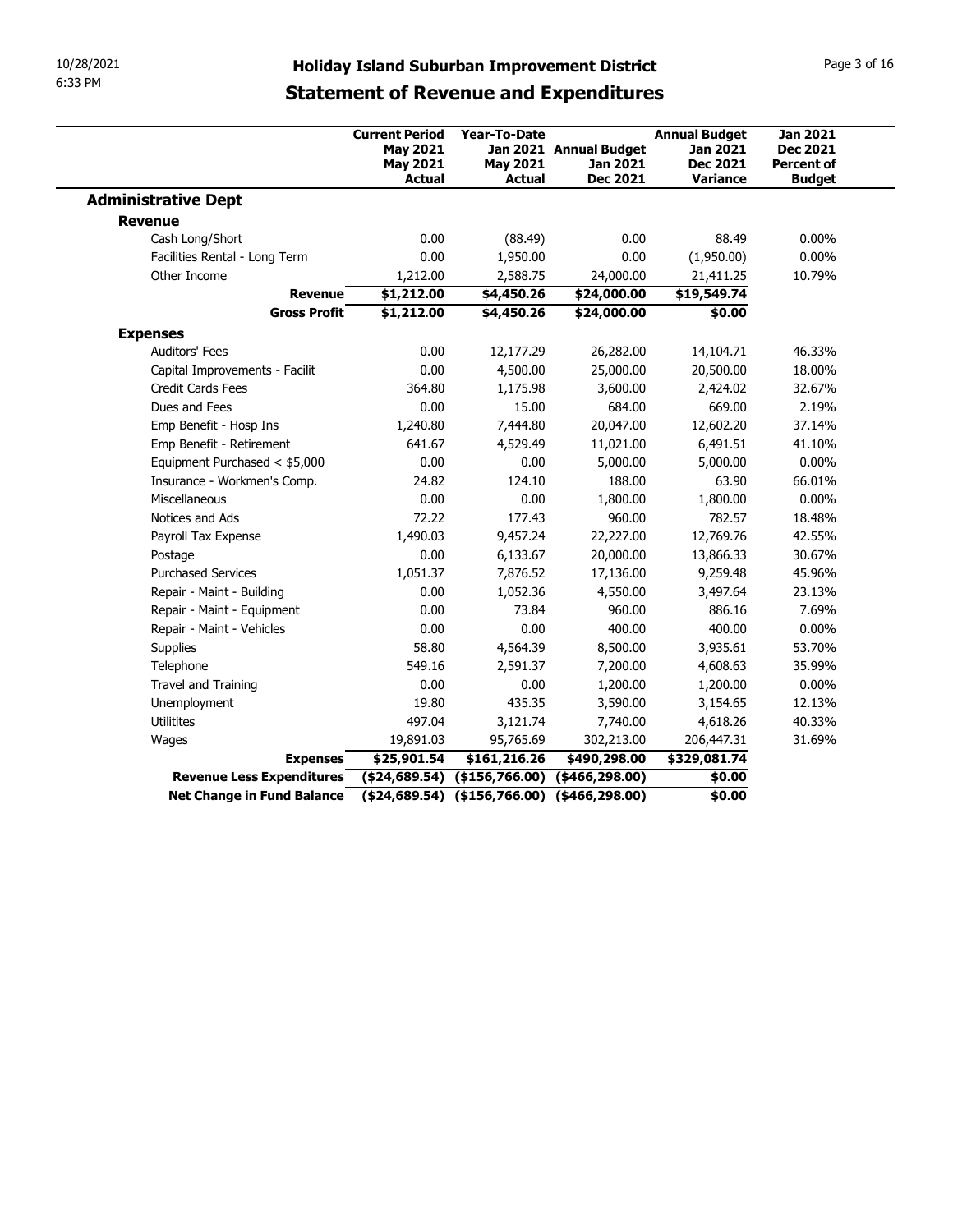| 10/28/2021                                              | <b>Holiday Island Suburban Improvement District</b> |                      |                          |                      | Page 4 of 16      |
|---------------------------------------------------------|-----------------------------------------------------|----------------------|--------------------------|----------------------|-------------------|
| 6:33 PM                                                 | <b>Statement of Revenue and Expenditures</b>        |                      |                          |                      |                   |
|                                                         |                                                     |                      |                          |                      |                   |
|                                                         | <b>Current Period</b>                               | Year-To-Date         |                          | <b>Annual Budget</b> | <b>Jan 2021</b>   |
|                                                         | <b>May 2021</b>                                     |                      | Jan 2021 Annual Budget   | Jan 2021             | <b>Dec 2021</b>   |
|                                                         | <b>May 2021</b>                                     | <b>May 2021</b>      | Jan 2021                 | Dec 2021             | <b>Percent of</b> |
|                                                         | Actual                                              | <b>Actual</b>        | <b>Dec 2021</b>          | <b>Variance</b>      | <b>Budget</b>     |
|                                                         |                                                     |                      |                          |                      |                   |
| <b>Campground Recreation</b>                            |                                                     |                      |                          |                      |                   |
| <b>Revenue</b>                                          |                                                     |                      |                          |                      |                   |
| Cash Long/Short                                         | (1.32)                                              | 11.36                | 0.00                     | (11.36)              | $0.00\%$          |
| Rent - Facilities Short Term                            | 3,676.00                                            | 6,236.00             | 15,000.00                | 8,764.00             | 41.57%            |
| <b>Revenue</b>                                          | \$3,674.68                                          | \$6,247.36           | \$15,000.00              | \$8,752.64           |                   |
| <b>Gross Profit</b>                                     | \$3,674.68                                          | \$6,247.36           | \$15,000.00              | \$0.00               |                   |
| <b>Expenses</b>                                         |                                                     |                      |                          |                      |                   |
| Advertising                                             | 0.00                                                | 1,000.00             | 1,000.00                 | 0.00                 | 100.00%           |
| <b>Purchased Services</b>                               | 624.61                                              | 1,805.87             | 4,915.00                 | 3,109.13             | 36.74%            |
| Repair - Maint - Building                               | 1,172.91                                            | 1,172.91             | 500.00                   | (672.91)             | 234.58%           |
| Repair - Maint - Equipment                              | 0.00                                                | 17.97                | 175.00                   | 157.03               | 10.27%            |
| Repair- Maint- Parts/Material                           | 0.00                                                | 0.00                 | 105.00                   | 105.00               | $0.00\%$          |
| Supplies                                                | 0.00                                                | 0.00                 | 200.00                   | 200.00               | $0.00\%$          |
| Telephone                                               | 105.52                                              | 502.83               | 1,200.00                 | 697.17               | 41.90%            |
| Utilitites                                              | 487.30                                              | 752.87               | 3,770.00                 | 3,017.13             | 19.97%            |
| <b>Expenses</b>                                         | \$2,390.34                                          | \$5,252.45           | \$11,865.00              | \$6,612.55           |                   |
| Revenue Less Expenditures<br>Net Change in Fund Balance | \$1,284.34<br>\$1,284.34                            | \$994.91<br>\$994.91 | \$3,135.00<br>\$3,135.00 | \$0.00<br>\$0.00     |                   |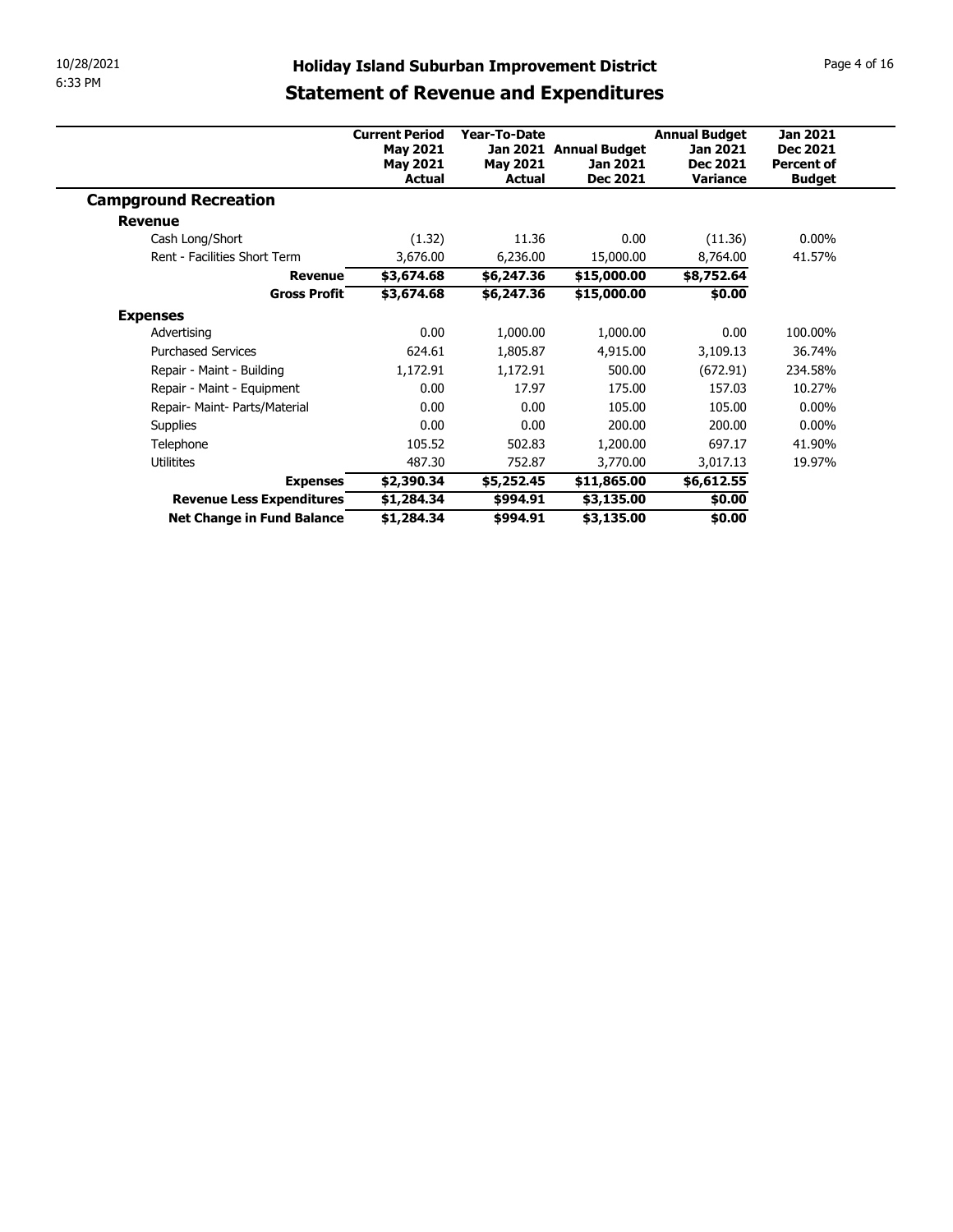| 10/28/2021                   |                       |                 | <b>Holiday Island Suburban Improvement District</b> |                      | Page 5 of 16      |
|------------------------------|-----------------------|-----------------|-----------------------------------------------------|----------------------|-------------------|
| 6:33 PM                      |                       |                 |                                                     |                      |                   |
|                              |                       |                 | <b>Statement of Revenue and Expenditures</b>        |                      |                   |
|                              | <b>Current Period</b> | Year-To-Date    |                                                     | <b>Annual Budget</b> | <b>Jan 2021</b>   |
|                              | <b>May 2021</b>       |                 | Jan 2021 Annual Budget                              | Jan 2021             | <b>Dec 2021</b>   |
|                              | <b>May 2021</b>       | <b>May 2021</b> | Jan 2021                                            | Dec 2021             | <b>Percent of</b> |
|                              | Actual                | <b>Actual</b>   | <b>Dec 2021</b>                                     | Variance             | <b>Budget</b>     |
| <b>Clubhouse</b>             |                       |                 |                                                     |                      |                   |
| <b>Revenue</b>               |                       |                 |                                                     |                      |                   |
|                              |                       | (200.00)        | 7,500.00                                            | 7,700.00             | (2.67%)           |
| Rent - Facilities Short Term | 0.00                  |                 |                                                     |                      |                   |
| <b>Revenue</b>               | \$0.00                | $(*200.00)$     | \$7,500.00                                          | \$7,700.00           |                   |
| <b>Gross Profit</b>          | \$0.00                | $(*200.00)$     | \$7,500.00                                          | \$0.00               |                   |
| <b>Expenses</b>              |                       |                 |                                                     |                      |                   |
| Advertising                  | 0.00                  | 0.00            | 2,000.00                                            | 2,000.00             | $0.00\%$          |
| Payroll Tax Expense          | 43.77                 | 117.82          | 513.00                                              | 395.18               | 22.97%            |
| <b>Purchased Services</b>    | 115.18                | 763.14          | 780.00                                              | 16.86                | 97.84%            |
| Repair - Maint - Building    | 0.00                  | 0.00            | 4,500.00                                            | 4,500.00             | $0.00\%$          |
| Repair - Maint - Equipment   | 0.00                  | 0.00            | 2,400.00                                            | 2,400.00             | $0.00\%$          |
| Supplies<br>Telephone        | 0.00<br>0.00          | 197.10<br>51.83 | 2,300.00<br>0.00                                    | 2,102.90             | 8.57%<br>$0.00\%$ |
| Unemployment                 | 4.00                  | 10.77           | 474.00                                              | (51.83)<br>463.23    | 2.27%             |
| Utilitites                   | 300.11                | 2,330.44        | 9,600.00                                            | 7,269.56             | 24.28%            |
| Wages                        | 572.00                | 1,345.00        | 6,705.00                                            | 5,360.00             | 20.06%            |
| <b>Expenses</b>              | \$1,035.06            | \$4,816.10      | \$29,272.00                                         | \$24,455.90          |                   |
| Revenue Less Expenditures    | (\$1,035.06)          | (\$5,016.10)    | (\$21,772.00)                                       | \$0.00               |                   |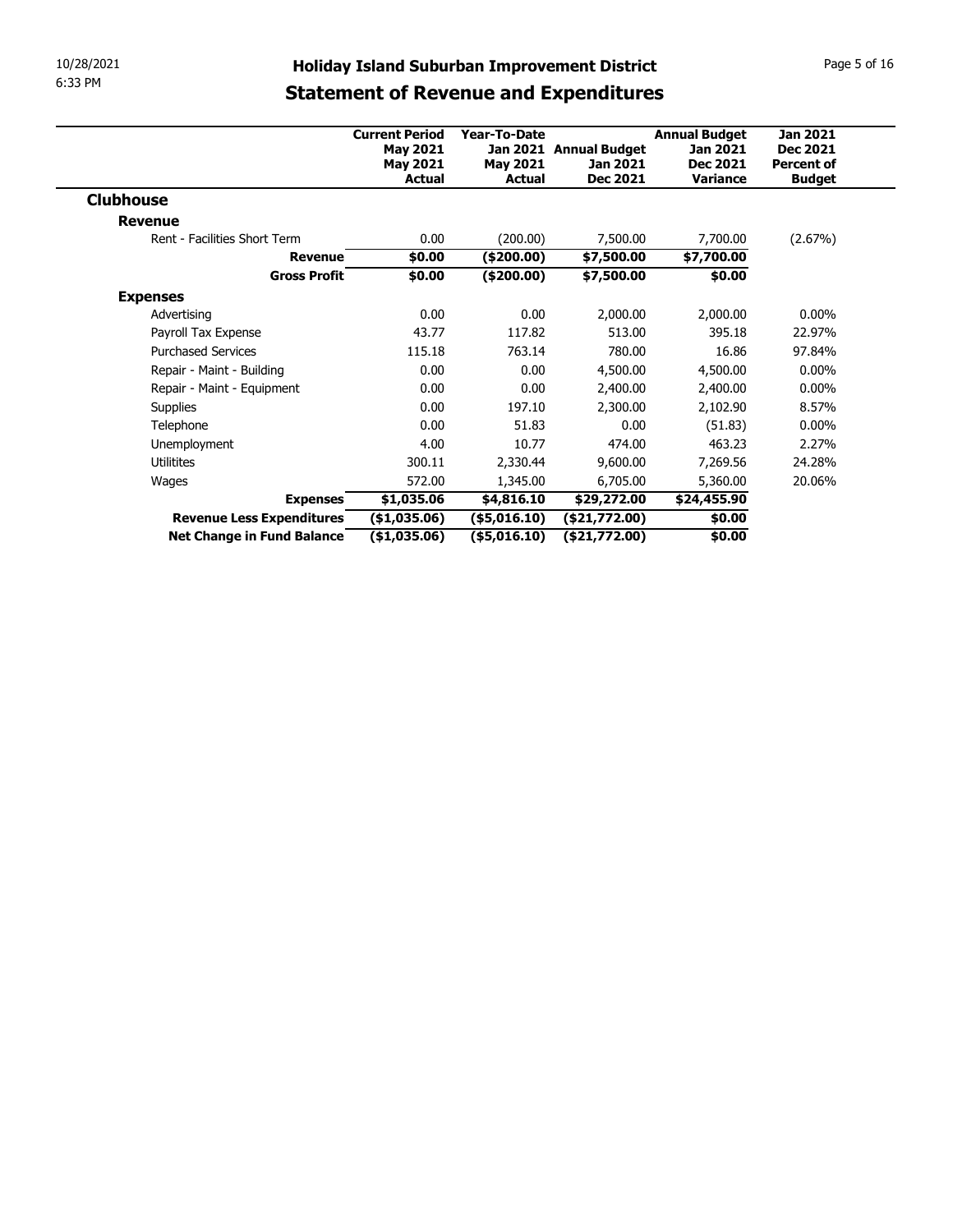| 10/28/2021                           |                                                                              |                                                         | <b>Holiday Island Suburban Improvement District</b>   |                                                                        | Page 6 of 16                                            |
|--------------------------------------|------------------------------------------------------------------------------|---------------------------------------------------------|-------------------------------------------------------|------------------------------------------------------------------------|---------------------------------------------------------|
| 6:33 PM                              |                                                                              |                                                         | <b>Statement of Revenue and Expenditures</b>          |                                                                        |                                                         |
|                                      | <b>Current Period</b><br><b>May 2021</b><br><b>May 2021</b><br><b>Actual</b> | <b>Year-To-Date</b><br><b>May 2021</b><br><b>Actual</b> | Jan 2021 Annual Budget<br>Jan 2021<br><b>Dec 2021</b> | <b>Annual Budget</b><br>Jan 2021<br><b>Dec 2021</b><br><b>Variance</b> | <b>Jan 2021</b><br><b>Dec 2021</b><br><b>Percent of</b> |
| <b>Fire Dept</b>                     |                                                                              |                                                         |                                                       |                                                                        | <b>Budget</b>                                           |
| <b>Revenue</b>                       |                                                                              |                                                         |                                                       |                                                                        |                                                         |
| Act 833                              | 0.00                                                                         | 0.00                                                    | 16,000.00                                             | 16,000.00                                                              | $0.00\%$                                                |
| Contribution Income                  | 0.00                                                                         | 0.00                                                    | 1,000.00                                              | 1,000.00                                                               | $0.00\%$                                                |
| Other Income                         | 1,000.00                                                                     | 4,523.05                                                | 46,837.00                                             | 42,313.95                                                              | 9.66%                                                   |
| Security Fee<br><b>Revenue</b>       | 4,021.64<br>\$5,021.64                                                       | 20,005.22                                               | 45,600.00                                             | 25,594.78                                                              | 43.87%                                                  |
| <b>Gross Profit</b>                  | \$5,021.64                                                                   | \$24,528.27<br>\$24,528.27                              | \$109,437.00<br>\$109,437.00                          | \$84,908.73<br>\$0.00                                                  |                                                         |
| <b>Expenses</b>                      |                                                                              |                                                         |                                                       |                                                                        |                                                         |
| Act 833                              | 1,740.00                                                                     | 7,328.21                                                | 8,300.00                                              | 971.79                                                                 | 88.29%                                                  |
| Dues and Fees                        | 0.00                                                                         | 40.00                                                   | 800.00                                                | 760.00                                                                 | 5.00%                                                   |
| Emp Benefit - Hosp Ins               | 1,522.14                                                                     | 6,335.03                                                | 11,100.00                                             | 4,764.97                                                               | 57.07%                                                  |
| Emp Benefit - LOPFI                  | 2,822.93                                                                     | 14,025.54                                               | 30,633.00                                             | 16,607.46                                                              | 45.79%                                                  |
| Emp Benefit - Retirement             | 0.00                                                                         | 102.04                                                  | 6,259.00                                              | 6,156.96                                                               | 1.63%                                                   |
| Equipment Purchased < \$5,000        | 0.00                                                                         | 0.00                                                    | 4,000.00                                              | 4,000.00                                                               | $0.00\%$                                                |
| Fuel Expense                         | 506.59                                                                       | 2,594.92                                                | 8,000.00                                              | 5,405.08                                                               | 32.44%                                                  |
| Insurance - Workmen's Comp.          | 219.53                                                                       | 1,097.65                                                | 4,708.00                                              | 3,610.35                                                               | 23.31%                                                  |
| Miscellaneous<br>Payroll Tax Expense | 0.00<br>349.60                                                               | 5,000.00<br>1,218.91                                    | 0.00<br>3,726.00                                      | (5,000.00)<br>2,507.09                                                 | $0.00\%$<br>32.71%                                      |
| Personnel Reimbursement              | 556.00                                                                       | 6,649.98                                                | 16,000.00                                             | 9,350.02                                                               | 41.56%                                                  |
| PPE                                  | 0.00                                                                         | 0.00                                                    | 6,000.00                                              | 6,000.00                                                               | $0.00\%$                                                |
| <b>Purchased Services</b>            | 67.45                                                                        | 4,092.03                                                | 3,800.00                                              | (292.03)                                                               | 107.69%                                                 |
| Repair - Maint - Building            | 845.52                                                                       | 1,382.82                                                | 4,200.00                                              | 2,817.18                                                               | 32.92%                                                  |
| Repair - Maint - Equipment           | 0.00                                                                         | 0.00                                                    | 3,800.00                                              | 3,800.00                                                               | $0.00\%$                                                |
| Repair - Maint - Radio               | 0.00                                                                         | 291.94                                                  | 3,000.00                                              | 2,708.06                                                               | 9.73%                                                   |
| Repair - Maint - Tires               | 0.00                                                                         | 0.00                                                    | 2,800.00                                              | 2,800.00                                                               | $0.00\%$                                                |
| Repair - Maint - Vehicles            | 0.00                                                                         | 6,390.59                                                | 4,700.00                                              | (1,690.59)                                                             | 135.97%                                                 |
| Supplies                             | 61.57                                                                        | 561.85                                                  | 2,000.00                                              | 1,438.15                                                               | 28.09%                                                  |
| Telephone                            | 392.93                                                                       | 2,647.92                                                | 3,420.00                                              | 772.08                                                                 | 77.42%                                                  |
| Travel and Training                  | 0.00                                                                         | 39.90                                                   | 3,000.00                                              | 2,960.10                                                               | 1.33%                                                   |
| Unemployment                         | 13.08                                                                        | 282.00                                                  | 1,733.00                                              | 1,451.00                                                               | 16.27%                                                  |
| Uniforms                             | 0.00                                                                         | 1,122.21                                                | 900.00                                                | (222.21)                                                               | 124.69%                                                 |
| Utilitites                           | 375.63                                                                       | 3,175.77                                                | 7,000.00                                              | 3,824.23                                                               | 45.37%                                                  |
| Wages<br><b>Expenses</b>             | 13,377.17<br>\$22,850.14                                                     | 57,673.51<br>\$122,052.82                               | 130,726.00<br>\$270,605.00                            | 73,052.49<br>\$148,552.18                                              | 44.12%                                                  |
|                                      | (\$17,828.50)                                                                |                                                         |                                                       |                                                                        |                                                         |
| Revenue Less Expenditures            |                                                                              |                                                         | $($97,524.55)$ $($161,168.00)$                        | \$0.00                                                                 |                                                         |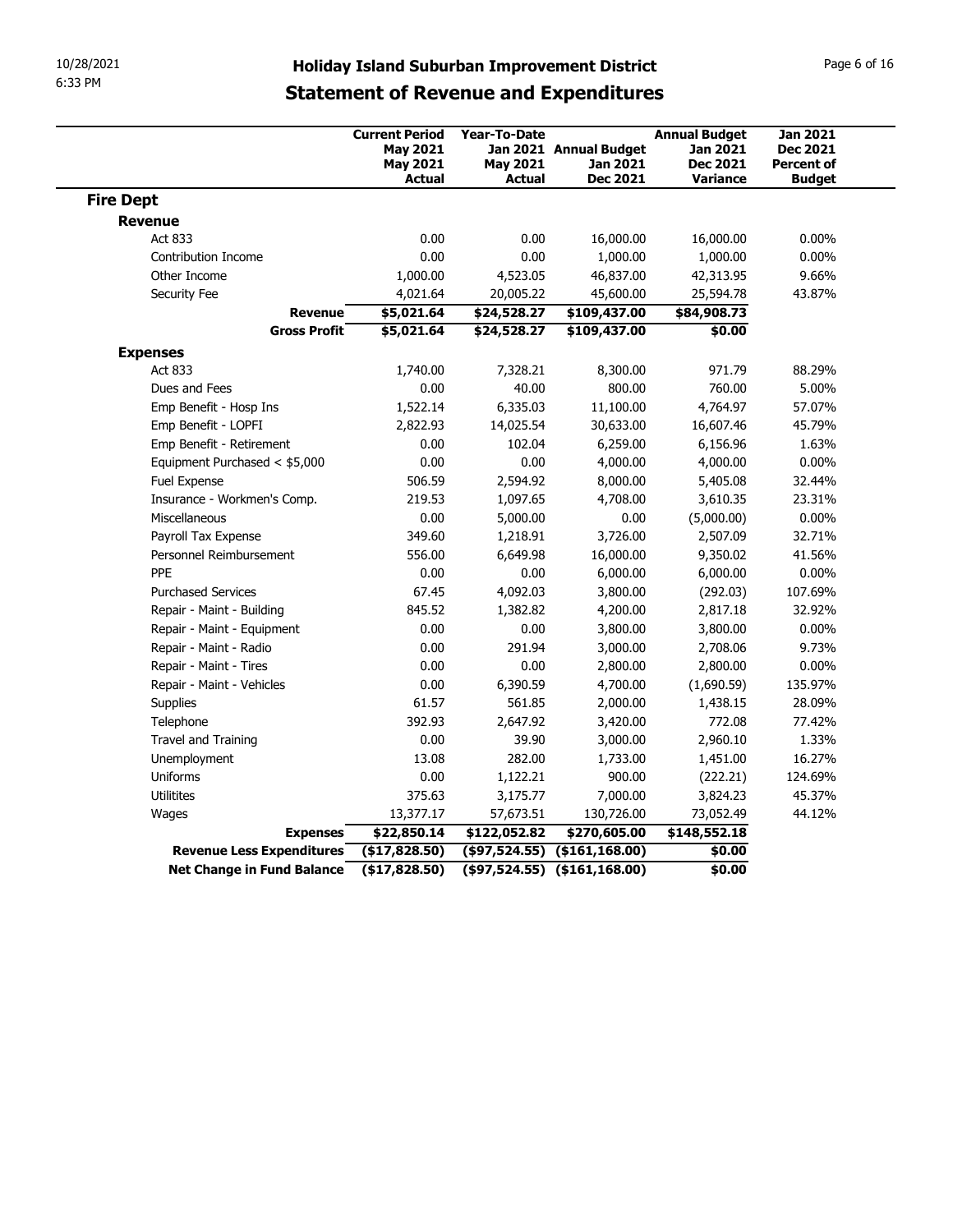| 10/28/2021                                              |                                    |                              |                                                     |                      | Page 7 of 16                         |
|---------------------------------------------------------|------------------------------------|------------------------------|-----------------------------------------------------|----------------------|--------------------------------------|
| 6:33 PM                                                 |                                    |                              | <b>Holiday Island Suburban Improvement District</b> |                      |                                      |
|                                                         |                                    |                              | <b>Statement of Revenue and Expenditures</b>        |                      |                                      |
|                                                         |                                    |                              |                                                     |                      |                                      |
|                                                         | <b>Current Period</b>              | <b>Year-To-Date</b>          |                                                     | <b>Annual Budget</b> | <b>Jan 2021</b>                      |
|                                                         | <b>May 2021</b><br><b>May 2021</b> | <b>May 2021</b>              | Jan 2021 Annual Budget<br>Jan 2021                  | Jan 2021<br>Dec 2021 | <b>Dec 2021</b><br><b>Percent of</b> |
|                                                         | Actual                             | <b>Actual</b>                | <b>Dec 2021</b>                                     | <b>Variance</b>      | <b>Budget</b>                        |
| <b>Holiday Island Marina</b>                            |                                    |                              |                                                     |                      |                                      |
| <b>Revenue</b>                                          |                                    |                              |                                                     |                      |                                      |
|                                                         | 4,082.74                           | 179,685.30                   | 192,534.00                                          | 12,848.70            | 93.33%                               |
| Facilities Rental - Long Term                           |                                    |                              |                                                     |                      |                                      |
| Other Income                                            | 300.00                             | 11,522.50                    | 0.00                                                | (11, 522.50)         | $0.00\%$                             |
| <b>Revenue</b>                                          | \$4,382.74                         | \$191,207.80                 | \$192,534.00                                        | \$1,326.20           |                                      |
| <b>Gross Profit</b>                                     | \$4,382.74                         | \$191,207.80                 | \$192,534.00                                        | \$0.00               |                                      |
| <b>Expenses</b>                                         |                                    |                              |                                                     |                      |                                      |
| Capital Improvements - Facilit                          | 0.00                               | 24,000.00                    | 30,000.00                                           | 6,000.00             | 80.00%                               |
| Dues and Fees                                           | 150.00                             | 850.00                       | 325.00                                              | (525.00)             | 261.54%                              |
| Miscellaneous                                           | 300.00                             | 300.00                       | 0.00                                                | (300.00)             | $0.00\%$                             |
| Notices and Ads                                         | 0.00                               | 77.20                        | 0.00                                                | (77.20)              | $0.00\%$                             |
| <b>Purchased Services</b>                               | 6,604.53                           | 52,056.07                    | 85,100.00                                           | 33,043.93            | 61.17%                               |
| Repair - Maint - Building                               | 0.00                               | 3,000.00                     | 19,200.00                                           | 16,200.00            | 15.63%                               |
| Repair - Maint - Equipment                              | 0.00                               | 0.00                         | 500.00                                              | 500.00               | $0.00\%$                             |
| Telephone                                               | 0.00                               | 80.59                        | 0.00                                                | (80.59)              | $0.00\%$                             |
| Utilitites                                              | 81.34                              | 655.49                       | 1,500.00                                            | 844.51               | 43.70%                               |
| <b>Expenses</b>                                         | \$7,135.87                         | \$81,019.35                  | \$136,625.00                                        | \$55,605.65          |                                      |
| Revenue Less Expenditures<br>Net Change in Fund Balance | ( \$2,753.13)<br>$(*2,753.13)$     | \$110,188.45<br>\$110,188.45 | \$55,909.00<br>\$55,909.00                          | \$0.00<br>\$0.00     |                                      |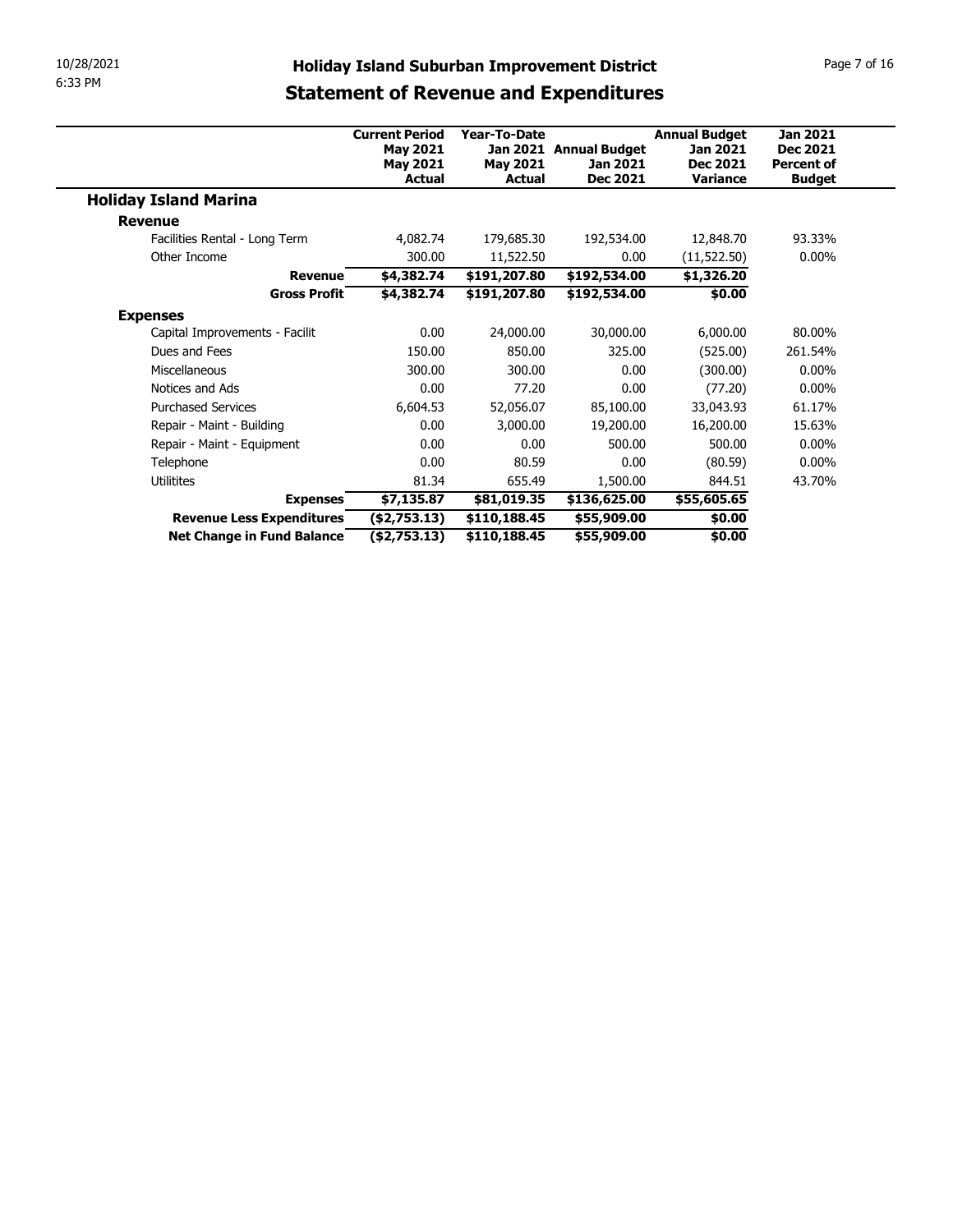| 10/28/2021<br>6:33 PM                                 |                           |                                           |                                                     |                                    |                                    |
|-------------------------------------------------------|---------------------------|-------------------------------------------|-----------------------------------------------------|------------------------------------|------------------------------------|
|                                                       |                           |                                           |                                                     |                                    |                                    |
|                                                       |                           |                                           |                                                     |                                    |                                    |
|                                                       |                           |                                           |                                                     |                                    |                                    |
|                                                       |                           |                                           |                                                     |                                    |                                    |
|                                                       |                           |                                           |                                                     |                                    |                                    |
|                                                       |                           |                                           |                                                     |                                    |                                    |
|                                                       |                           |                                           |                                                     |                                    |                                    |
|                                                       |                           |                                           |                                                     |                                    |                                    |
|                                                       |                           |                                           |                                                     |                                    |                                    |
|                                                       |                           |                                           |                                                     |                                    |                                    |
|                                                       |                           |                                           |                                                     |                                    |                                    |
|                                                       |                           |                                           |                                                     |                                    |                                    |
|                                                       |                           |                                           |                                                     |                                    |                                    |
|                                                       |                           |                                           | <b>Holiday Island Suburban Improvement District</b> |                                    | Page 8 of 16                       |
|                                                       |                           |                                           |                                                     |                                    |                                    |
|                                                       |                           |                                           | <b>Statement of Revenue and Expenditures</b>        |                                    |                                    |
|                                                       | <b>Current Period</b>     | <b>Year-To-Date</b>                       |                                                     | <b>Annual Budget</b>               | <b>Jan 2021</b>                    |
|                                                       | <b>May 2021</b>           |                                           | Jan 2021 Annual Budget                              | Jan 2021                           | <b>Dec 2021</b>                    |
|                                                       | <b>May 2021</b><br>Actual | <b>May 2021</b><br>Actual                 | Jan 2021<br>Dec 2021                                | <b>Dec 2021</b><br><b>Variance</b> | <b>Percent of</b><br><b>Budget</b> |
| <b>Non-Departmental/Control</b>                       |                           |                                           |                                                     |                                    |                                    |
| <b>Revenue</b>                                        |                           |                                           |                                                     |                                    |                                    |
| Assessment Income - Current                           | 8,080.06                  | 1,987,758.57                              | 1,979,067.00                                        | (8,691.57)                         | 100.44%                            |
| Assessment Income - Penalties                         | 0.00                      | 474.39                                    | 40,000.00                                           | 39,525.61                          | 1.19%                              |
| Chilli Cook-Off Income                                | 9,250.00                  | 11,250.00                                 | 0.00                                                | (11,250.00)                        | $0.00\%$                           |
| Debt Service - Sewer Treatment                        | 0.00                      | 218,551.55                                | 209,555.00                                          | (8,996.55)                         | 104.29%                            |
| Interest Income                                       | 1,152.63                  | 11,542.93                                 | 50,000.00                                           | 38,457.07                          | 23.09%                             |
| Other Income                                          | 4,427.60                  | 17,886.22                                 | 39,000.00                                           | 21,113.78                          | 45.86%                             |
| <b>Revenue</b>                                        |                           | \$22,910.29 \$2,247,463.66 \$2,317,622.00 |                                                     | \$70,158.34                        |                                    |
| <b>Gross Profit</b>                                   |                           | \$22,910.29 \$2,247,463.66 \$2,317,622.00 |                                                     | \$0.00                             |                                    |
| <b>Expenses</b>                                       |                           |                                           |                                                     |                                    |                                    |
| Advertising                                           | 522.00                    | 2,551.50                                  | 20,800.00                                           | 18,248.50                          | 12.27%                             |
| Assessment Expense - Uncollect                        | 0.00                      | 34,698.64                                 | 80,000.00                                           | 45,301.36                          | 43.37%                             |
| Chilli Cook-Off Expense                               | 4,800.00                  | 8,128.50                                  | 0.00                                                | (8, 128.50)                        | $0.00\%$                           |
| Covid - 19 Expense<br>Insurance                       | 276.40<br>11,334.65       | 1,374.21<br>67,472.93                     | 20,000.00<br>140,000.00                             | 18,625.79<br>72,527.07             | 6.87%<br>48.19%                    |
| Insurance - Workmen's Comp.                           | 0.00                      | (0.04)                                    | 0.00                                                | 0.04                               | $0.00\%$                           |
| Legal Fees                                            | (305.00)                  | (2,656.82)                                | 20,400.00                                           | 23,056.82                          | $(13.02\%)$                        |
| Miscellaneous                                         | 2,681.15                  | 2,921.15                                  | 1,440.00                                            | (1,481.15)                         | 202.86%                            |
| Notices and Ads                                       | 0.00                      | 0.00                                      | 175.00                                              | 175.00                             | $0.00\%$                           |
|                                                       | 0.00                      | 140.00                                    | 0.00                                                | (140.00)                           | $0.00\%$                           |
|                                                       | 129.99                    | 5,502.81                                  | 13,000.00                                           | 7,497.19                           | 42.33%                             |
| Other Expense                                         | 0.00                      | 298.13                                    | 0.00                                                | (298.13)                           | $0.00\%$                           |
| <b>Purchased Services</b>                             |                           | 432.37                                    | 40,000.00                                           | 39,567.63                          | 1.08%                              |
| Seed, Sod, and Soil<br>Taxes - Real Estate and Person | 0.00                      |                                           | \$335,815.00                                        | \$214,951.62                       |                                    |
| <b>Expenses</b>                                       | \$19,439.19               | \$120,863.38                              |                                                     |                                    |                                    |
| Revenue Less Expenditures                             |                           | \$3,471.10 \$2,126,600.28 \$1,981,807.00  |                                                     | \$0.00                             |                                    |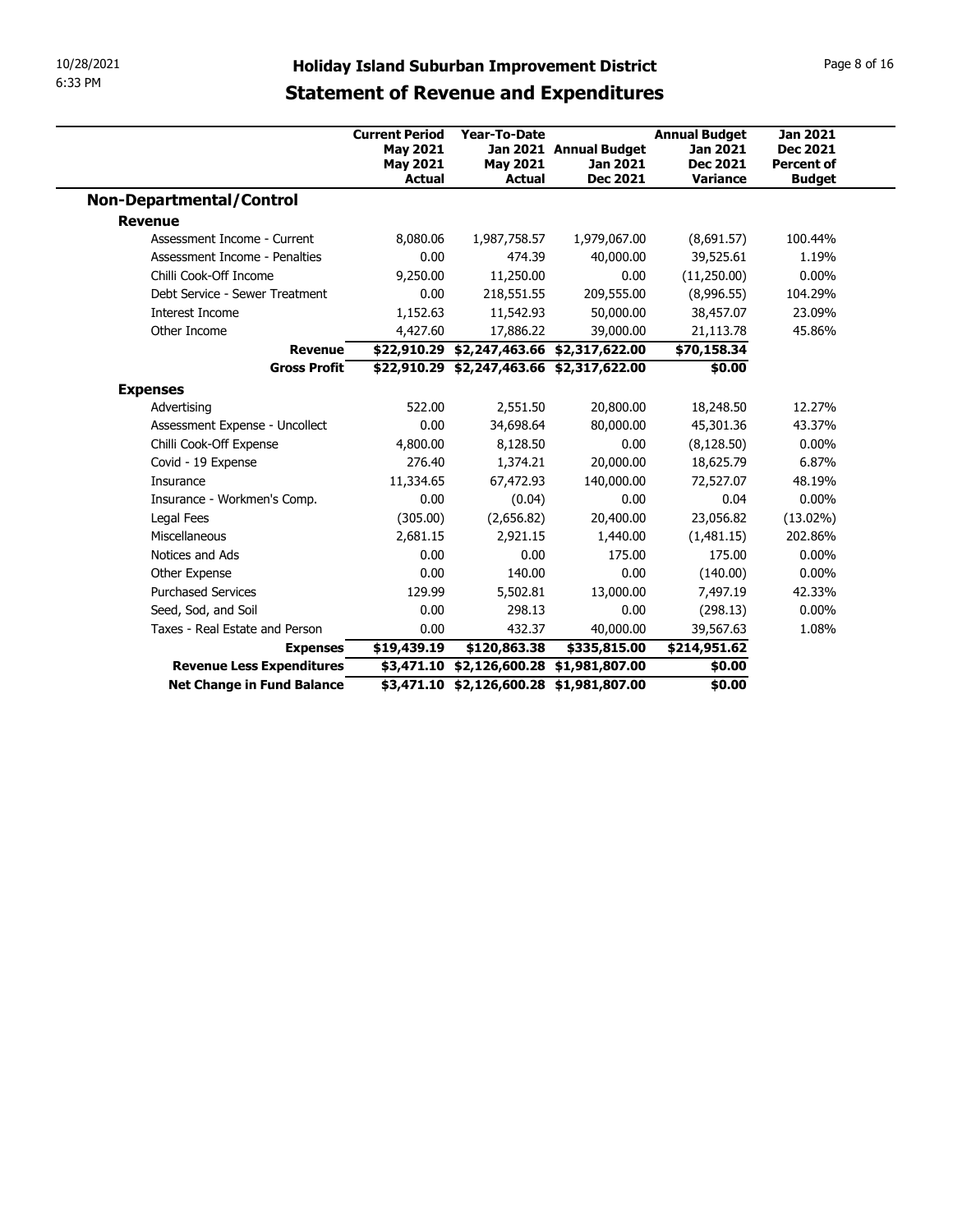| 10/28/2021<br><b>Holiday Island Suburban Improvement District</b><br>6:33 PM<br><b>Statement of Revenue and Expenditures</b><br>Year-To-Date<br><b>Annual Budget</b><br><b>Jan 2021</b><br><b>Current Period</b><br>Jan 2021 Annual Budget<br>Dec 2021<br><b>May 2021</b><br>Jan 2021<br><b>May 2021</b><br><b>May 2021</b><br>Jan 2021<br>Dec 2021<br><b>Percent of</b><br><b>Actual</b><br>Dec 2021<br>Variance<br><b>Actual</b><br><b>Budget</b><br><b>Public Safety Dept</b><br><b>Revenue</b><br>4,021.64<br>19,896.82<br>48,000.00<br>28,103.18<br>41.45%<br>Security Fee<br>\$4,021.64<br>\$19,896.82<br>\$28,103.18<br><b>Revenue</b><br>\$48,000.00<br><b>Gross Profit</b><br>\$4,021.64<br>\$19,896.82<br>\$48,000.00<br>\$0.00<br><b>Expenses</b><br><b>Purchased Services</b><br>33.33%<br>4,000.00<br>16,000.00<br>48,000.00<br>32,000.00<br>\$32,000.00<br>\$4,000.00<br>\$16,000.00<br>\$48,000.00<br><b>Expenses</b><br>Revenue Less Expenditures<br>\$21.64<br>\$3,896.82<br>\$0.00<br>\$0.00<br>\$21.64<br>Net Change in Fund Balance<br>\$3,896.82<br>\$0.00<br>\$0.00 |  |  |  |  |
|-------------------------------------------------------------------------------------------------------------------------------------------------------------------------------------------------------------------------------------------------------------------------------------------------------------------------------------------------------------------------------------------------------------------------------------------------------------------------------------------------------------------------------------------------------------------------------------------------------------------------------------------------------------------------------------------------------------------------------------------------------------------------------------------------------------------------------------------------------------------------------------------------------------------------------------------------------------------------------------------------------------------------------------------------------------------------------------------|--|--|--|--|
|                                                                                                                                                                                                                                                                                                                                                                                                                                                                                                                                                                                                                                                                                                                                                                                                                                                                                                                                                                                                                                                                                           |  |  |  |  |
|                                                                                                                                                                                                                                                                                                                                                                                                                                                                                                                                                                                                                                                                                                                                                                                                                                                                                                                                                                                                                                                                                           |  |  |  |  |
|                                                                                                                                                                                                                                                                                                                                                                                                                                                                                                                                                                                                                                                                                                                                                                                                                                                                                                                                                                                                                                                                                           |  |  |  |  |
|                                                                                                                                                                                                                                                                                                                                                                                                                                                                                                                                                                                                                                                                                                                                                                                                                                                                                                                                                                                                                                                                                           |  |  |  |  |
|                                                                                                                                                                                                                                                                                                                                                                                                                                                                                                                                                                                                                                                                                                                                                                                                                                                                                                                                                                                                                                                                                           |  |  |  |  |
|                                                                                                                                                                                                                                                                                                                                                                                                                                                                                                                                                                                                                                                                                                                                                                                                                                                                                                                                                                                                                                                                                           |  |  |  |  |
|                                                                                                                                                                                                                                                                                                                                                                                                                                                                                                                                                                                                                                                                                                                                                                                                                                                                                                                                                                                                                                                                                           |  |  |  |  |
|                                                                                                                                                                                                                                                                                                                                                                                                                                                                                                                                                                                                                                                                                                                                                                                                                                                                                                                                                                                                                                                                                           |  |  |  |  |
|                                                                                                                                                                                                                                                                                                                                                                                                                                                                                                                                                                                                                                                                                                                                                                                                                                                                                                                                                                                                                                                                                           |  |  |  |  |
| Page 9 of 16                                                                                                                                                                                                                                                                                                                                                                                                                                                                                                                                                                                                                                                                                                                                                                                                                                                                                                                                                                                                                                                                              |  |  |  |  |
|                                                                                                                                                                                                                                                                                                                                                                                                                                                                                                                                                                                                                                                                                                                                                                                                                                                                                                                                                                                                                                                                                           |  |  |  |  |
|                                                                                                                                                                                                                                                                                                                                                                                                                                                                                                                                                                                                                                                                                                                                                                                                                                                                                                                                                                                                                                                                                           |  |  |  |  |
|                                                                                                                                                                                                                                                                                                                                                                                                                                                                                                                                                                                                                                                                                                                                                                                                                                                                                                                                                                                                                                                                                           |  |  |  |  |
|                                                                                                                                                                                                                                                                                                                                                                                                                                                                                                                                                                                                                                                                                                                                                                                                                                                                                                                                                                                                                                                                                           |  |  |  |  |
|                                                                                                                                                                                                                                                                                                                                                                                                                                                                                                                                                                                                                                                                                                                                                                                                                                                                                                                                                                                                                                                                                           |  |  |  |  |
|                                                                                                                                                                                                                                                                                                                                                                                                                                                                                                                                                                                                                                                                                                                                                                                                                                                                                                                                                                                                                                                                                           |  |  |  |  |
|                                                                                                                                                                                                                                                                                                                                                                                                                                                                                                                                                                                                                                                                                                                                                                                                                                                                                                                                                                                                                                                                                           |  |  |  |  |
|                                                                                                                                                                                                                                                                                                                                                                                                                                                                                                                                                                                                                                                                                                                                                                                                                                                                                                                                                                                                                                                                                           |  |  |  |  |
|                                                                                                                                                                                                                                                                                                                                                                                                                                                                                                                                                                                                                                                                                                                                                                                                                                                                                                                                                                                                                                                                                           |  |  |  |  |
|                                                                                                                                                                                                                                                                                                                                                                                                                                                                                                                                                                                                                                                                                                                                                                                                                                                                                                                                                                                                                                                                                           |  |  |  |  |
|                                                                                                                                                                                                                                                                                                                                                                                                                                                                                                                                                                                                                                                                                                                                                                                                                                                                                                                                                                                                                                                                                           |  |  |  |  |
|                                                                                                                                                                                                                                                                                                                                                                                                                                                                                                                                                                                                                                                                                                                                                                                                                                                                                                                                                                                                                                                                                           |  |  |  |  |
|                                                                                                                                                                                                                                                                                                                                                                                                                                                                                                                                                                                                                                                                                                                                                                                                                                                                                                                                                                                                                                                                                           |  |  |  |  |
|                                                                                                                                                                                                                                                                                                                                                                                                                                                                                                                                                                                                                                                                                                                                                                                                                                                                                                                                                                                                                                                                                           |  |  |  |  |
|                                                                                                                                                                                                                                                                                                                                                                                                                                                                                                                                                                                                                                                                                                                                                                                                                                                                                                                                                                                                                                                                                           |  |  |  |  |
|                                                                                                                                                                                                                                                                                                                                                                                                                                                                                                                                                                                                                                                                                                                                                                                                                                                                                                                                                                                                                                                                                           |  |  |  |  |
|                                                                                                                                                                                                                                                                                                                                                                                                                                                                                                                                                                                                                                                                                                                                                                                                                                                                                                                                                                                                                                                                                           |  |  |  |  |
|                                                                                                                                                                                                                                                                                                                                                                                                                                                                                                                                                                                                                                                                                                                                                                                                                                                                                                                                                                                                                                                                                           |  |  |  |  |
|                                                                                                                                                                                                                                                                                                                                                                                                                                                                                                                                                                                                                                                                                                                                                                                                                                                                                                                                                                                                                                                                                           |  |  |  |  |
|                                                                                                                                                                                                                                                                                                                                                                                                                                                                                                                                                                                                                                                                                                                                                                                                                                                                                                                                                                                                                                                                                           |  |  |  |  |
|                                                                                                                                                                                                                                                                                                                                                                                                                                                                                                                                                                                                                                                                                                                                                                                                                                                                                                                                                                                                                                                                                           |  |  |  |  |
|                                                                                                                                                                                                                                                                                                                                                                                                                                                                                                                                                                                                                                                                                                                                                                                                                                                                                                                                                                                                                                                                                           |  |  |  |  |
|                                                                                                                                                                                                                                                                                                                                                                                                                                                                                                                                                                                                                                                                                                                                                                                                                                                                                                                                                                                                                                                                                           |  |  |  |  |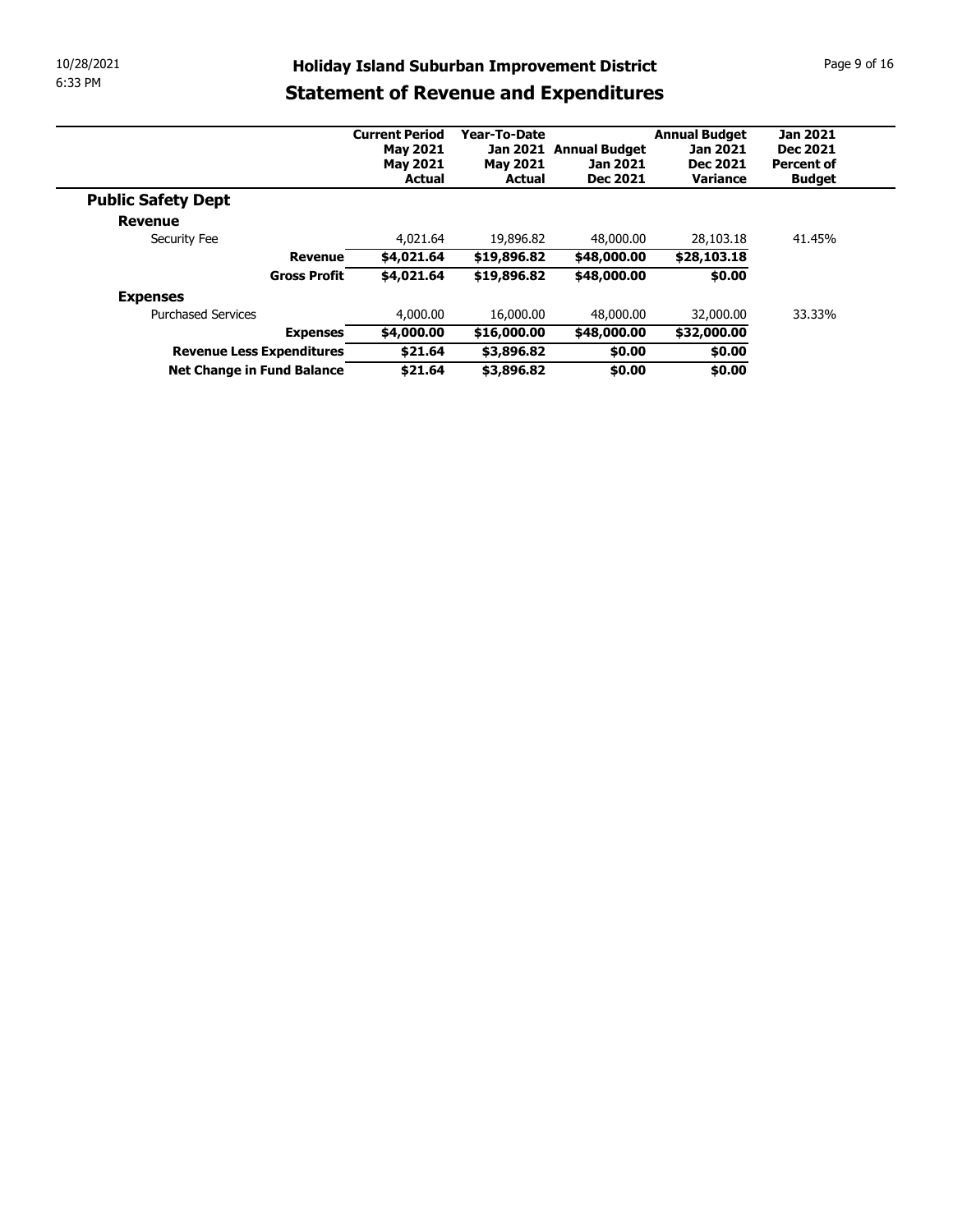| 6:33 PM |                                                             |                                                             |                                 | <b>Holiday Island Suburban Improvement District</b> |                                                     | Page 10 of 16                                    |
|---------|-------------------------------------------------------------|-------------------------------------------------------------|---------------------------------|-----------------------------------------------------|-----------------------------------------------------|--------------------------------------------------|
|         |                                                             |                                                             |                                 | <b>Statement of Revenue and Expenditures</b>        |                                                     |                                                  |
|         |                                                             | <b>Current Period</b><br><b>May 2021</b><br><b>May 2021</b> | Year-To-Date<br><b>May 2021</b> | Jan 2021 Annual Budget<br>Jan 2021<br>Dec 2021      | <b>Annual Budget</b><br>Jan 2021<br><b>Dec 2021</b> | <b>Jan 2021</b><br><b>Dec 2021</b><br>Percent of |
|         | <b>Recreation Center</b>                                    | <b>Actual</b>                                               | Actual                          |                                                     | Variance                                            | <b>Budget</b>                                    |
|         | <b>Revenue</b>                                              |                                                             |                                 |                                                     |                                                     |                                                  |
|         | Cash Long/Short                                             | 3.90                                                        | 23.50                           | 0.00                                                | (23.50)                                             | $0.00\%$                                         |
|         | Family Golf - Access Card<br>Family Recreation - Access Car | 0.00<br>2,112.00                                            | 0.00<br>3,344.00                | 5,000.00<br>10,000.00                               | 5,000.00<br>6,656.00                                | $0.00\%$<br>33.44%                               |
|         | Fees - Green                                                | 1,618.83                                                    | 2,966.03                        | 12,000.00                                           | 9,033.97                                            | 24.72%                                           |
|         | Fees - Recreation                                           | 2,636.31                                                    | 2,695.11                        | 7,500.00                                            | 4,804.89                                            | 35.93%                                           |
|         | Individual Golf - Access Card                               | 0.00                                                        | 1,024.00                        | 2,500.00                                            | 1,476.00                                            | 40.96%                                           |
|         | Individual Recreation - Access<br>Other Income              | 679.00<br>0.00                                              | 970.00<br>81.91                 | 2,000.00<br>0.00                                    | 1,030.00<br>(81.91)                                 | 48.50%<br>$0.00\%$                               |
|         | Private Cart Fee                                            | 10.00                                                       | 10.00                           | 0.00                                                | (10.00)                                             | $0.00\%$                                         |
|         | Rent - Cart                                                 | 1,098.40                                                    | 1,978.80                        | 7,500.00                                            | 5,521.20                                            | 26.38%                                           |
|         | Rent - Club                                                 | 30.00                                                       | 30.00                           | 100.00                                              | 70.00                                               | 30.00%                                           |
|         | Rent - Facilities Short Term<br>Sales - Beverage            | 25.00<br>72.55                                              | 240.00<br>129.90                | 1,000.00<br>2,000.00                                | 760.00<br>1,870.10                                  | 24.00%<br>6.50%                                  |
|         | Sales - Food                                                | 40.64                                                       | 55.27                           | 2,500.00                                            | 2,444.73                                            | 2.21%                                            |
|         | Sales - Merchandise                                         | 141.39                                                      | 209.35                          | 1,500.00                                            | 1,290.65                                            | 13.96%                                           |
|         | <b>Revenue</b><br><b>Gross Profit</b>                       | \$8,468.02<br>\$8,468.02                                    | \$13,757.87<br>\$13,757.87      | \$53,600.00<br>\$53,600.00                          | \$39,842.13<br>\$0.00                               |                                                  |
|         | <b>Expenses</b>                                             |                                                             |                                 |                                                     |                                                     |                                                  |
|         | Capital Improvements - Equipme                              | 0.00                                                        | 0.00                            | 5,000.00                                            | 5,000.00                                            | $0.00\%$                                         |
|         | Capital Improvements - Facilit                              | 0.00                                                        | 13,450.00                       | 36,000.00                                           | 22,550.00                                           | 37.36%                                           |
|         | Chemicals and Fertilizer                                    | 26.00                                                       | 534.20                          | 4,000.00                                            | 3,465.80                                            | 13.36%                                           |
|         | Cost of Sales - Beverage<br>Cost of Sales - Food            | 27.23<br>19.34                                              | 60.71<br>36.53                  | 600.00<br>750.00                                    | 539.29<br>713.47                                    | 10.12%<br>4.87%                                  |
|         | Cost of Sales - Merchandise                                 | 69.26                                                       | 125.96                          | 700.00                                              | 574.04                                              | 17.99%                                           |
|         | Credit Cards Fees                                           | 71.46                                                       | 220.65                          | 700.00                                              | 479.35                                              | 31.52%                                           |
|         | Dues and Fees                                               | 0.00                                                        | 0.00                            | 350.00                                              | 350.00                                              | $0.00\%$                                         |
|         | Emp Benefit - Hosp Ins<br>Emp Benefit - Retirement          | 281.32<br>0.00                                              | 281.32<br>38.38                 | 0.00<br>683.00                                      | (281.32)<br>644.62                                  | $0.00\%$<br>5.62%                                |
|         | Equipment Purchased < \$5,000                               | 0.00                                                        | 0.00                            | 3,000.00                                            | 3,000.00                                            | $0.00\%$                                         |
|         | Insurance - Workmen's Comp.                                 | 0.00                                                        | 0.00                            | 1,036.00                                            | 1,036.00                                            | $0.00\%$                                         |
|         | <b>Inventory Control</b>                                    | 0.00                                                        | (4.36)                          | 0.00                                                | 4.36                                                | $0.00\%$                                         |
|         | Miscellaneous                                               | 0.00                                                        | 0.00                            | 140.00                                              | 140.00                                              | $0.00\%$                                         |
|         | Payroll Tax Expense<br>Personnel Reimbursement              | 446.06<br>0.00                                              | 1,488.47<br>0.00                | 5,435.00<br>600.00                                  | 3,946.53<br>600.00                                  | 27.39%<br>$0.00\%$                               |
|         | <b>Purchased Services</b>                                   | 1,367.81                                                    | 6,584.20                        | 15,000.00                                           | 8,415.80                                            | 43.89%                                           |
|         | Repair - Maint - Building                                   | 1,079.28                                                    | 2,397.72                        | 3,000.00                                            | 602.28                                              | 79.92%                                           |
|         | Repair - Maint - Equipment                                  | 0.00                                                        | 0.00                            | 3,000.00                                            | 3,000.00                                            | $0.00\%$                                         |
|         | Repair - Maint - Vehicles<br>Repair- Maint- Parts/Material  | 0.00<br>250.68                                              | 0.00<br>250.68                  | 210.00<br>2,000.00                                  | 210.00<br>1,749.32                                  | $0.00\%$<br>12.53%                               |
|         | Supplies                                                    | 216.88                                                      | 1,056.81                        | 5,000.00                                            | 3,943.19                                            | 21.14%                                           |
|         | Telephone                                                   | 113.46                                                      | 966.25                          | 2,400.00                                            | 1,433.75                                            | 40.26%                                           |
|         | Travel and Training                                         | 0.00                                                        | 0.00                            | 100.00                                              | 100.00                                              | $0.00\%$                                         |
|         | Unemployment                                                | 40.80                                                       | 136.25                          | 3,008.00                                            | 2,871.75                                            | 4.53%                                            |
|         | Utilitites                                                  | 461.08                                                      | 4,792.99                        | 15,000.00                                           | 10,207.01                                           | 31.95%                                           |
|         | Wages<br><b>Expenses</b>                                    | 5,924.77<br>\$10,395.43                                     | 18,856.78<br>\$51,273.54        | 71,044.00<br>\$178,756.00                           | 52,187.22<br>\$127,482.46                           | 26.54%                                           |
|         |                                                             |                                                             |                                 |                                                     |                                                     |                                                  |
|         | <b>Revenue Less Expenditures</b>                            | (\$1,927.41)                                                |                                 | $($ \$37,515.67) $($ \$125,156.00)                  | \$0.00                                              |                                                  |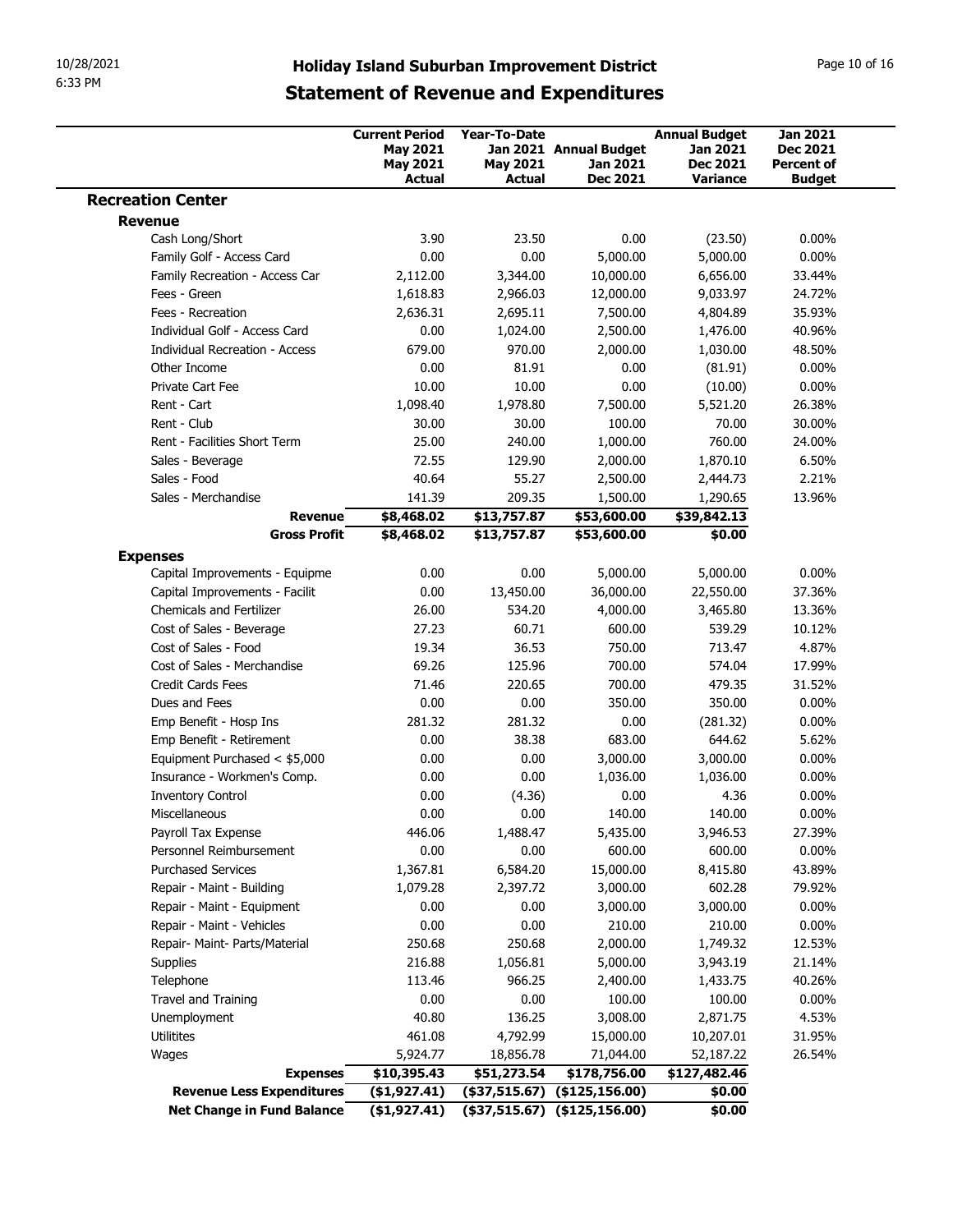| 10/28/2021<br>6:33 PM                                          |                                                                              |                                                  | <b>Holiday Island Suburban Improvement District</b> |                                                                        |                                                                          |
|----------------------------------------------------------------|------------------------------------------------------------------------------|--------------------------------------------------|-----------------------------------------------------|------------------------------------------------------------------------|--------------------------------------------------------------------------|
|                                                                |                                                                              |                                                  | <b>Statement of Revenue and Expenditures</b>        |                                                                        | Page 11 of 16                                                            |
|                                                                | <b>Current Period</b><br><b>May 2021</b><br><b>May 2021</b><br><b>Actual</b> | Year-To-Date<br><b>May 2021</b><br><b>Actual</b> | Jan 2021 Annual Budget<br>Jan 2021<br>Dec 2021      | <b>Annual Budget</b><br><b>Jan 2021</b><br><b>Dec 2021</b><br>Variance | <b>Jan 2021</b><br><b>Dec 2021</b><br><b>Percent of</b><br><b>Budget</b> |
| <b>Restaurant - Golf Operations</b>                            |                                                                              |                                                  |                                                     |                                                                        |                                                                          |
| <b>Revenue</b>                                                 |                                                                              |                                                  |                                                     |                                                                        |                                                                          |
| Sales - Beer                                                   | 2,036.87                                                                     | 4,492.89                                         | 10,000.00                                           | 5,507.11                                                               | 44.93%                                                                   |
| Sales - Beverage                                               | 737.58                                                                       | 1,663.99                                         | 10,000.00                                           | 8,336.01                                                               | 16.64%                                                                   |
| Sales - Food                                                   |                                                                              |                                                  |                                                     |                                                                        |                                                                          |
| <b>Revenue</b>                                                 | 7,372.46<br>\$10,146.91                                                      | 24,876.76<br>\$31,033.64                         | 110,000.00<br>\$130,000.00                          | 85,123.24<br>\$98,966.36                                               | 22.62%                                                                   |
| <b>Gross Profit</b>                                            | \$10,146.91                                                                  | \$31,033.64                                      | \$130,000.00                                        | \$0.00                                                                 |                                                                          |
|                                                                |                                                                              |                                                  |                                                     |                                                                        |                                                                          |
| <b>Expenses</b>                                                |                                                                              |                                                  |                                                     |                                                                        |                                                                          |
| Advertising                                                    | 68.00                                                                        | 68.00                                            | $0.00\,$                                            | (68.00)                                                                | $0.00\%$                                                                 |
| Cost of Sales - Beer                                           | 17.90                                                                        | 1,429.93                                         | 3,800.00                                            | 2,370.07                                                               | 37.63%                                                                   |
| Cost of Sales - Beverage                                       | 221.22                                                                       | 320.95                                           | 3,600.00                                            | 3,279.05                                                               | 8.92%                                                                    |
| Cost of Sales - Food                                           | 4,949.38                                                                     | 19,008.88                                        | 40,000.00                                           | 20,991.12                                                              | 47.52%                                                                   |
| Credit Cards Fees                                              | 639.61                                                                       | 2,438.05                                         | 2,500.00                                            | 61.95                                                                  | 97.52%                                                                   |
| Dues and Fees                                                  | 300.00                                                                       | 300.00                                           | 450.00                                              | 150.00                                                                 | 66.67%                                                                   |
| Emp Benefit - Hosp Ins                                         | 0.00                                                                         | 0.00                                             | 3,700.00                                            | 3,700.00                                                               | $0.00\%$                                                                 |
| Emp Benefit - Retirement                                       | 0.00                                                                         | 0.00                                             | 1,165.00                                            | 1,165.00                                                               | $0.00\%$                                                                 |
| Equipment Purchased < \$5,000                                  | 0.00                                                                         | 0.00                                             | 3,000.00                                            | 3,000.00                                                               | $0.00\%$                                                                 |
| Insurance - Workmen's Comp.                                    | 28.06                                                                        | 140.30                                           | 1,252.00                                            | 1,111.70                                                               | 11.21%                                                                   |
| Notices and Ads                                                | 0.00                                                                         | 60.00                                            | 420.00                                              | 360.00                                                                 | 14.29%                                                                   |
| Payroll Tax Expense                                            | 267.85                                                                       | 1,252.04                                         | 4,968.00                                            | 3,715.96                                                               | 25.20%                                                                   |
| <b>Purchased Services</b>                                      | 83.07                                                                        | 475.31                                           | 1,373.00                                            | 897.69                                                                 | 34.62%                                                                   |
| Repair - Maint - Building                                      | 0.00                                                                         | 0.00                                             | 2,070.00                                            | 2,070.00                                                               | $0.00\%$                                                                 |
| Repair - Maint - Equipment                                     | 0.00                                                                         | 230.05                                           | 2,070.00                                            | 1,839.95                                                               | 11.11%                                                                   |
| Supplies                                                       | 551.52                                                                       | 2,861.32                                         | 6,000.00                                            | 3,138.68                                                               | 47.69%                                                                   |
| Unemployment                                                   | 24.53                                                                        | 114.60                                           | 1,996.00                                            | 1,881.40                                                               | 5.74%                                                                    |
| Utilitites                                                     | 626.93                                                                       | 4,777.31                                         | 7,500.00                                            | 2,722.69                                                               | 63.70%                                                                   |
| Wages                                                          | 3,107.00                                                                     | 9,697.69                                         | 64,935.00                                           | 55,237.31                                                              | 14.93%                                                                   |
| <b>Expenses</b>                                                | \$10,885.07                                                                  | \$43,174.43                                      | \$150,799.00                                        | \$107,624.57                                                           |                                                                          |
| <b>Revenue Less Expenditures</b><br>Net Change in Fund Balance | ( \$738.16)<br>(\$738.16)                                                    | (\$12,140.79)<br>(\$12,140.79)                   | (\$20,799.00)<br>(\$20,799.00)                      | \$0.00<br>\$0.00                                                       |                                                                          |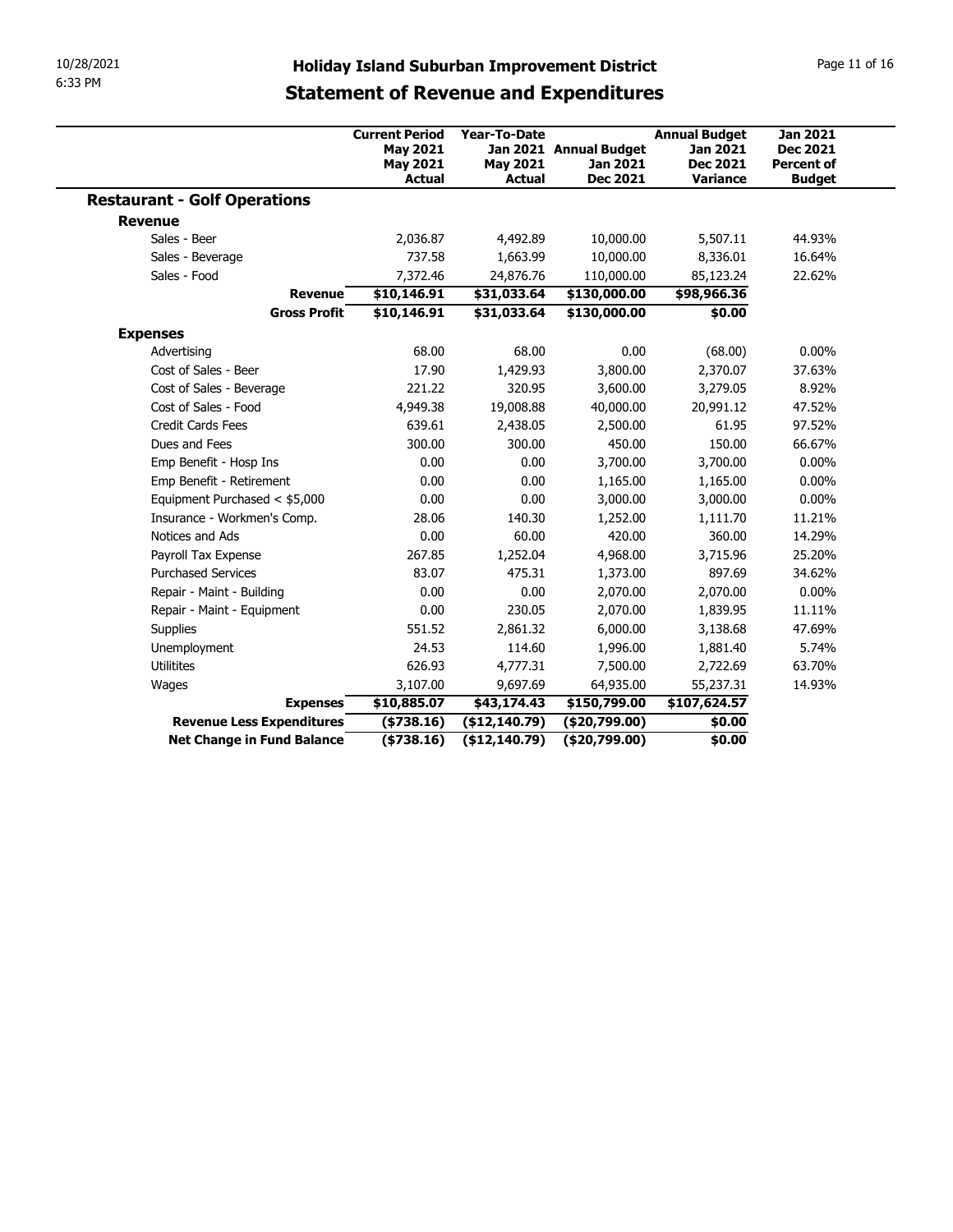| 10/28/2021                                     |                                                                                                     |                                                      |                                    |                                                     |                                                         |
|------------------------------------------------|-----------------------------------------------------------------------------------------------------|------------------------------------------------------|------------------------------------|-----------------------------------------------------|---------------------------------------------------------|
| 6:33 PM                                        | <b>Holiday Island Suburban Improvement District</b><br><b>Statement of Revenue and Expenditures</b> |                                                      |                                    |                                                     | Page 12 of 16                                           |
|                                                | <b>Current Period</b><br><b>May 2021</b><br><b>May 2021</b>                                         | Year-To-Date<br><b>May 2021</b>                      | Jan 2021 Annual Budget<br>Jan 2021 | <b>Annual Budget</b><br>Jan 2021<br><b>Dec 2021</b> | <b>Jan 2021</b><br><b>Dec 2021</b><br><b>Percent of</b> |
| <b>Road Dept</b>                               | <b>Actual</b>                                                                                       | Actual                                               | Dec 2021                           | Variance                                            | <b>Budget</b>                                           |
| Revenue                                        |                                                                                                     |                                                      |                                    |                                                     |                                                         |
| <b>Culvert Installation Income</b>             | 0.00                                                                                                | 0.00                                                 | 500.00                             | 500.00                                              | $0.00\%$                                                |
| <b>Driveway Transitions</b>                    | 0.00                                                                                                | 0.00                                                 | 1,200.00                           | 1,200.00                                            | $0.00\%$                                                |
| Other Income                                   | 0.00                                                                                                | 110.50                                               | 211,500.00                         | 211,389.50                                          | 0.05%                                                   |
| Road Inspection Fee - Nonref                   | 800.00                                                                                              | 3,600.00                                             | 800.00                             | (2,800.00)                                          | 450.00%                                                 |
| Sale of Assets                                 | 0.00<br>\$800.00<br><b>Revenue</b>                                                                  | 500.00<br>\$4,210.50                                 | 0.00<br>\$214,000.00               | (500.00)<br>\$209,789.50                            | $0.00\%$                                                |
| <b>Gross Profit</b>                            | \$800.00                                                                                            | \$4,210.50                                           | \$214,000.00                       | \$0.00                                              |                                                         |
| <b>Expenses</b>                                |                                                                                                     |                                                      |                                    |                                                     |                                                         |
| Capital Improvements - Equipme                 | 0.00                                                                                                | 29,180.89                                            | 30,000.00                          | 819.11                                              | 97.27%                                                  |
| Capital Improvements - Facilit                 | 0.00                                                                                                | 0.00                                                 | 265,000.00                         | 265,000.00                                          | $0.00\%$                                                |
| Dues and Fees                                  | 150.00                                                                                              | 850.00                                               | 1,000.00                           | 150.00                                              | 85.00%                                                  |
| Emp Benefit - Hosp Ins                         | 1,240.80                                                                                            | 6,225.62                                             | 26,047.00                          | 19,821.38                                           | 23.90%                                                  |
| Emp Benefit - Retirement                       | 374.00                                                                                              | 2,089.64                                             | 6,084.00                           | 3,994.36                                            | 34.35%                                                  |
| Equipment Purchased < \$5,000                  | 0.00                                                                                                | 0.00                                                 | 3,000.00                           | 3,000.00                                            | $0.00\%$                                                |
| Fuel Expense                                   | (1,355.57)                                                                                          | 1,569.24                                             | 20,000.00                          | 18,430.76                                           | 7.85%                                                   |
| Insurance - Workmen's Comp.<br>Notices and Ads | 352.32<br>56.22                                                                                     | 1,761.60<br>216.36                                   | 3,861.00<br>500.00                 | 2,099.40<br>283.64                                  | 45.63%<br>43.27%                                        |
| Payroll Tax Expense                            | 939.62                                                                                              | 5,320.91                                             | 16,830.00                          | 11,509.09                                           | 31.62%                                                  |
| <b>Purchased Services</b>                      | 994.66                                                                                              | 6,868.99                                             | 2,500.00                           | (4,368.99)                                          | 274.76%                                                 |
| Repair - Maint - Building                      | 0.00                                                                                                | 158.01                                               | 500.00                             | 341.99                                              | 31.60%                                                  |
| Repair - Maint - Equipment                     | 0.00                                                                                                | 20.20                                                | 0.00                               | (20.20)                                             | $0.00\%$                                                |
| Repair - Maint - Street Light                  | 0.00                                                                                                | 0.00                                                 | 500.00                             | 500.00                                              | $0.00\%$                                                |
| Repair - Maint - Tires                         | 0.00                                                                                                | 892.48                                               | 5,000.00                           | 4,107.52                                            | 17.85%                                                  |
| Repair - Maint - Vehicles                      | 320.38                                                                                              | 1,742.24                                             | 5,000.00                           | 3,257.76                                            | 34.84%                                                  |
| Repair- Maint- Parts/Material                  | 28.18                                                                                               | 3,126.71                                             | 5,000.00                           | 1,873.29                                            | 62.53%                                                  |
| Repair-Maint Road Materials                    | 0.00                                                                                                | 4,241.68                                             | 15,000.00                          | 10,758.32                                           | 28.28%                                                  |
| Safety<br>Snow / Ice Removal                   | 0.00<br>0.00                                                                                        | 0.00<br>0.00                                         | 250.00<br>17,000.00                | 250.00<br>17,000.00                                 | $0.00\%$<br>$0.00\%$                                    |
| Supplies                                       | 0.00                                                                                                | 1,884.33                                             | 2,500.00                           | 615.67                                              | 75.37%                                                  |
| Telephone                                      | 75.64                                                                                               | 775.00                                               | 1,920.00                           | 1,145.00                                            | 40.36%                                                  |
| Unemployment                                   | 1.82                                                                                                | 281.56                                               | 2,520.00                           | 2,238.44                                            | 11.17%                                                  |
| Uniforms                                       | 0.00                                                                                                | 438.06                                               | 2,000.00                           | 1,561.94                                            | 21.90%                                                  |
| Utilitites                                     | 464.90                                                                                              | 4,555.04                                             | 7,500.00                           | 2,944.96                                            | 60.73%                                                  |
| Wages                                          | 12,696.00                                                                                           | 53,598.79                                            | 228,094.00                         | 174,495.21                                          | 23.50%                                                  |
| <b>Expenses</b>                                | \$16,338.97                                                                                         | \$125,797.35                                         | \$667,606.00                       | \$541,808.65                                        |                                                         |
| <b>Revenue Less Expenditures</b>               | $($ \$15,538.97) $($ \$121,586.85) $($ \$453,606.00)                                                |                                                      |                                    | \$0.00                                              |                                                         |
|                                                |                                                                                                     | $($ \$15,538.97) $($ \$121,586.85) $($ \$453,606.00) |                                    | \$0.00                                              |                                                         |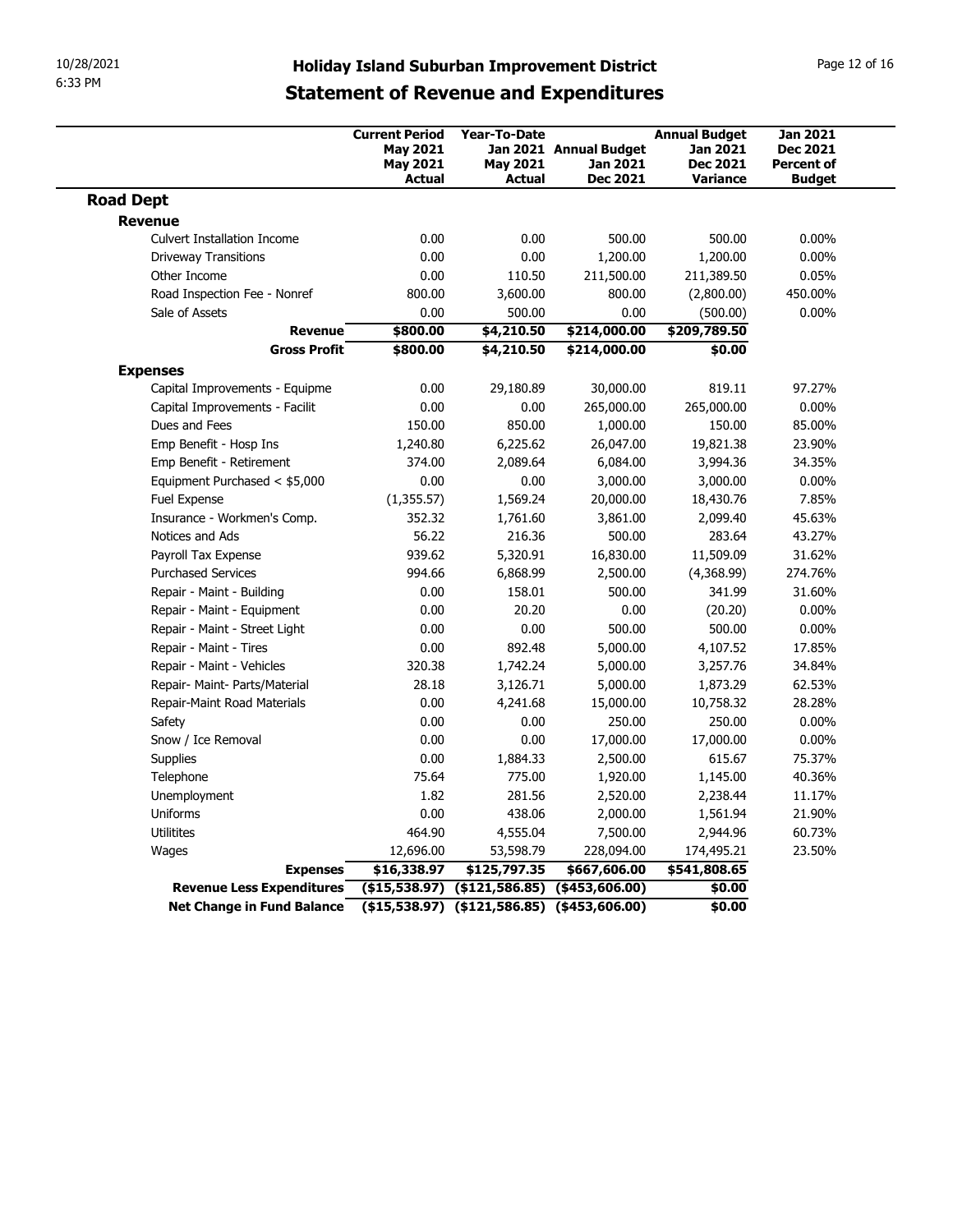| 6:33 PM                                                |                                                                              |                                           | <b>Holiday Island Suburban Improvement District</b>   |                                                                        | Page 13 of 16                                                     |  |
|--------------------------------------------------------|------------------------------------------------------------------------------|-------------------------------------------|-------------------------------------------------------|------------------------------------------------------------------------|-------------------------------------------------------------------|--|
|                                                        |                                                                              |                                           | <b>Statement of Revenue and Expenditures</b>          |                                                                        |                                                                   |  |
|                                                        | <b>Current Period</b><br><b>May 2021</b><br><b>May 2021</b><br><b>Actual</b> | Year-To-Date<br><b>May 2021</b><br>Actual | Jan 2021 Annual Budget<br>Jan 2021<br><b>Dec 2021</b> | <b>Annual Budget</b><br>Jan 2021<br><b>Dec 2021</b><br><b>Variance</b> | <b>Jan 2021</b><br>Dec 2021<br><b>Percent of</b><br><b>Budget</b> |  |
| <b>Sewer Dept</b>                                      |                                                                              |                                           |                                                       |                                                                        |                                                                   |  |
| <b>Revenue</b>                                         |                                                                              |                                           |                                                       |                                                                        |                                                                   |  |
| Debt Service - Sewer Treatment<br>Sewer Sales          | 19,512.62                                                                    | 97,065.70                                 | 235,000.00                                            | 137,934.30                                                             | 41.30%<br>42.34%                                                  |  |
| Sewer Sales Installation Charg                         | 27,043.17<br>600.00                                                          | 142,121.02<br>5,400.00                    | 335,682.00<br>3,000.00                                | 193,560.98<br>(2,400.00)                                               | 180.00%                                                           |  |
| Revenue                                                | \$47,155.79                                                                  | \$244,586.72                              | \$573,682.00                                          | \$329,095.28                                                           |                                                                   |  |
| <b>Gross Profit</b>                                    | \$47,155.79                                                                  | \$244,586.72                              | \$573,682.00                                          | \$0.00                                                                 |                                                                   |  |
| <b>Expenses</b>                                        |                                                                              |                                           |                                                       |                                                                        |                                                                   |  |
| Capital Improvements - Equipme                         | 130.07                                                                       | 14,483.57                                 | 47,500.00                                             | 33,016.43                                                              | 30.49%                                                            |  |
| Capital Improvements - Facilit                         | 5,678.31                                                                     | 17,344.81                                 | 41,500.00                                             | 24,155.19                                                              | 41.79%                                                            |  |
| Chemicals and Fertilizer                               | 1,504.61                                                                     | 5,736.52                                  | 20,300.00                                             | 14,563.48                                                              | 28.26%                                                            |  |
| Dues and Fees                                          | 0.00                                                                         | 562.50                                    | 9,000.00                                              | 8,437.50                                                               | 6.25%                                                             |  |
| Emp Benefit - Hosp Ins                                 | 480.77                                                                       | 2,495.23                                  | 10,024.00                                             | 7,528.77                                                               | 24.89%                                                            |  |
| Emp Benefit - Retirement<br>Engineering                | 221.50<br>0.00                                                               | 1,253.98<br>0.00                          | 5,391.00<br>5,000.00                                  | 4,137.02<br>5,000.00                                                   | 23.26%<br>$0.00\%$                                                |  |
| Equipment Purchased < \$5,000                          | 0.00                                                                         | 0.00                                      | 3,800.00                                              | 3,800.00                                                               | $0.00\%$                                                          |  |
| Fuel Expense                                           | 316.05                                                                       | 1,796.33                                  | 5,400.00                                              | 3,603.67                                                               | 33.27%                                                            |  |
| Insurance - Workmen's Comp.                            | 153.65                                                                       | 768.29                                    | 2,072.00                                              | 1,303.71                                                               | 37.08%                                                            |  |
| <b>Interest Expense</b>                                | 7,591.52                                                                     | 39,199.40                                 | 100,000.00                                            | 60,800.60                                                              | 39.20%                                                            |  |
| Lab Fees                                               | 516.36                                                                       | 3,427.52                                  | 9,500.00                                              | 6,072.48                                                               | 36.08%                                                            |  |
| Notices and Ads                                        | 0.00                                                                         | 0.00                                      | 300.00                                                | 300.00                                                                 | $0.00\%$                                                          |  |
| Payroll Tax Expense                                    | 602.86                                                                       | 3,387.85                                  | 9,928.00                                              | 6,540.15                                                               | 34.12%                                                            |  |
| <b>Purchased Services</b><br>Repair - Maint - Building | 3,820.05<br>0.00                                                             | 6,555.04<br>0.00                          | 18,000.00<br>2,500.00                                 | 11,444.96<br>2,500.00                                                  | 36.42%<br>$0.00\%$                                                |  |
| Repair - Maint - Equipment                             | 1,379.88                                                                     | 14,079.18                                 | 15,000.00                                             | 920.82                                                                 | 93.86%                                                            |  |
| Repair - Maint - Sewer Plant                           | 2,143.50                                                                     | 7,291.44                                  | 25,200.00                                             | 17,908.56                                                              | 28.93%                                                            |  |
| Repair - Maint - Tires                                 | 0.00                                                                         | 0.00                                      | 1,160.00                                              | 1,160.00                                                               | $0.00\%$                                                          |  |
| Repair - Maint - Vehicles                              | 0.00                                                                         | 99.24                                     | 2,220.00                                              | 2,120.76                                                               | 4.47%                                                             |  |
| Repair - Maint- Line Repair                            | 0.00                                                                         | 0.00                                      | 1,800.00                                              | 1,800.00                                                               | $0.00\%$                                                          |  |
| Repair- Maint- Parts/Material                          | 28.88                                                                        | 518.74                                    | 5,400.00                                              | 4,881.26                                                               | 9.61%                                                             |  |
| Safety                                                 | 0.00                                                                         | 0.00                                      | 1,000.00                                              | 1,000.00                                                               | $0.00\%$                                                          |  |
| Supplies                                               | 13.61                                                                        | 520.81                                    | 3,000.00                                              | 2,479.19                                                               | 17.36%                                                            |  |
| Telephone                                              | 19.72                                                                        | 119.47                                    | 2,940.00                                              | 2,820.53                                                               | 4.06%                                                             |  |
| Travel and Training                                    | 0.00                                                                         | 0.00                                      | 1,900.00                                              | 1,900.00                                                               | $0.00\%$                                                          |  |
| Unemployment                                           | 0.00                                                                         | 155.79                                    | 3,157.00                                              | 3,001.21                                                               | 4.93%                                                             |  |
| Uniforms                                               | 0.00                                                                         | 0.00                                      | 600.00                                                | 600.00                                                                 | $0.00\%$                                                          |  |
| Utilitites                                             | 4,935.56                                                                     | 24,010.07                                 | 60,000.00                                             | 35,989.93                                                              | 40.02%                                                            |  |
| Wages                                                  | 8,040.94<br>\$37,577.84                                                      | 37,565.61<br>\$181,371.39                 | 129,775.00<br>\$543,367.00                            | 92,209.39<br>\$361,995.61                                              | 28.95%                                                            |  |
|                                                        |                                                                              |                                           |                                                       | \$0.00                                                                 |                                                                   |  |
| <b>Expenses</b><br><b>Revenue Less Expenditures</b>    | \$9,577.95                                                                   | \$63,215.33                               | \$30,315.00                                           |                                                                        |                                                                   |  |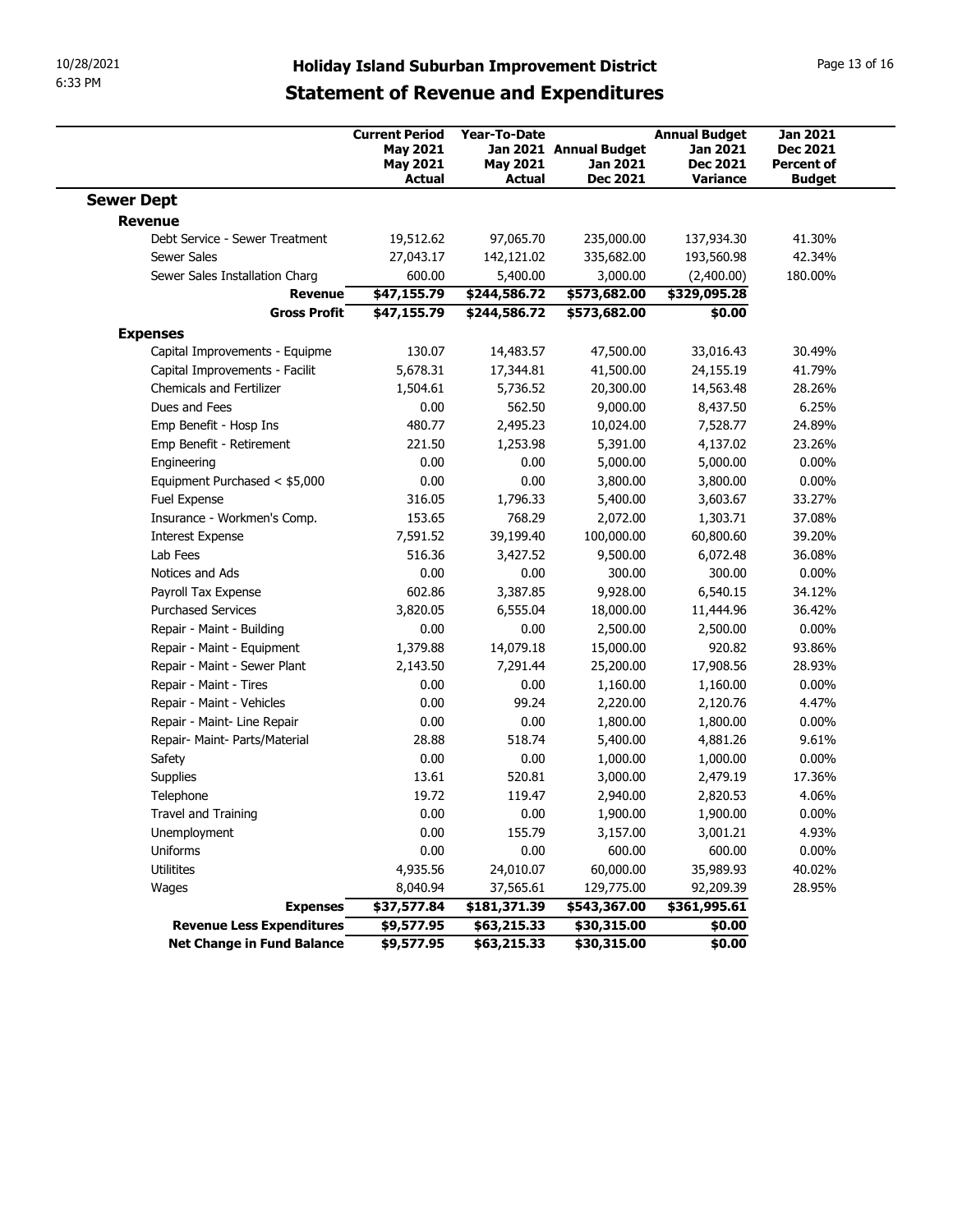|                                                            |                                                             |                                        |                                    | <b>Holiday Island Suburban Improvement District</b><br><b>Statement of Revenue and Expenditures</b> |                                                  |  |  |  |  |  |
|------------------------------------------------------------|-------------------------------------------------------------|----------------------------------------|------------------------------------|-----------------------------------------------------------------------------------------------------|--------------------------------------------------|--|--|--|--|--|
|                                                            |                                                             |                                        |                                    |                                                                                                     |                                                  |  |  |  |  |  |
|                                                            | <b>Current Period</b><br><b>May 2021</b><br><b>May 2021</b> | <b>Year-To-Date</b><br><b>May 2021</b> | Jan 2021 Annual Budget<br>Jan 2021 | <b>Annual Budget</b><br>Jan 2021<br><b>Dec 2021</b>                                                 | <b>Jan 2021</b><br>Dec 2021<br><b>Percent of</b> |  |  |  |  |  |
|                                                            | <b>Actual</b>                                               | Actual                                 | <b>Dec 2021</b>                    | <b>Variance</b>                                                                                     | <b>Budget</b>                                    |  |  |  |  |  |
| <b>Water Dept</b>                                          |                                                             |                                        |                                    |                                                                                                     |                                                  |  |  |  |  |  |
| <b>Revenue</b><br><b>Irrigation Service Income</b>         | 0.00                                                        | 300.00                                 | 1,000.00                           | 700.00                                                                                              | 30.00%                                           |  |  |  |  |  |
| Late Charges on Water and Sewe                             | 1,836.92                                                    | 3,424.26                               | 7,500.00                           | 4,075.74                                                                                            | 45.66%                                           |  |  |  |  |  |
| Other Income                                               | 0.00                                                        | 30.00                                  | 0.00                               | (30.00)                                                                                             | $0.00\%$                                         |  |  |  |  |  |
| <b>Water Sales</b>                                         | 37,836.79                                                   | 165,538.86                             | 510,892.00                         | 345,353.14                                                                                          | 32.40%                                           |  |  |  |  |  |
| Water Service Installation Cha<br>Water Turn-On Charges    | 0.00<br>1,710.00                                            | 5,600.00<br>6,100.00                   | 5,000.00<br>12,500.00              | (600.00)<br>6,400.00                                                                                | 112.00%<br>48.80%                                |  |  |  |  |  |
| Revenue                                                    | \$41,383.71                                                 | \$180,993.12                           | \$536,892.00                       | \$355,898.88                                                                                        |                                                  |  |  |  |  |  |
| <b>Gross Profit</b>                                        | \$41,383.71                                                 | \$180,993.12                           | \$536,892.00                       | \$0.00                                                                                              |                                                  |  |  |  |  |  |
| <b>Expenses</b>                                            |                                                             |                                        |                                    |                                                                                                     |                                                  |  |  |  |  |  |
| Capital Improvements - Equipme                             | 342.37                                                      | 42,798.59                              | 77,500.00                          | 34,701.41                                                                                           | 55.22%                                           |  |  |  |  |  |
| Capital Improvements - Facilit<br>Chemicals and Fertilizer | 5,678.32<br>0.00                                            | 109,092.07<br>0.00                     | 120,993.00<br>1,250.00             | 11,900.93<br>1,250.00                                                                               | 90.16%<br>$0.00\%$                               |  |  |  |  |  |
| Dues and Fees                                              | 64.36                                                       | 524.30                                 | 1,275.00                           | 750.70                                                                                              | 41.12%                                           |  |  |  |  |  |
| Emp Benefit - Hosp Ins                                     | 420.97                                                      | 2,013.47                               | 10,024.00                          | 8,010.53                                                                                            | 20.09%                                           |  |  |  |  |  |
| Emp Benefit - Retirement                                   | 209.10                                                      | 1,108.29                               | 5,391.00                           | 4,282.71                                                                                            | 20.56%                                           |  |  |  |  |  |
| Engineering                                                | 0.00                                                        | 0.00                                   | 15,000.00                          | 15,000.00                                                                                           | $0.00\%$                                         |  |  |  |  |  |
| Equipment Purchased < \$5,000<br>Fire Hydrants             | 0.00<br>262.50                                              | 4,990.00<br>262.50                     | 3,800.00<br>5,000.00               | (1,190.00)<br>4,737.50                                                                              | 131.32%<br>5.25%                                 |  |  |  |  |  |
| Fuel Expense                                               | 316.06                                                      | 1,796.34                               | 7,800.00                           | 6,003.66                                                                                            | 23.03%                                           |  |  |  |  |  |
| Insurance - Workmen's Comp.                                | 102.45                                                      | 512.25                                 | 2,072.00                           | 1,559.75                                                                                            | 24.72%                                           |  |  |  |  |  |
| Miscellaneous                                              | 0.00                                                        | 4,100.95                               | 0.00                               | (4,100.95)                                                                                          | $0.00\%$                                         |  |  |  |  |  |
| Notices and Ads                                            | 56.22                                                       | 56.22                                  | 500.00                             | 443.78                                                                                              | 11.24%                                           |  |  |  |  |  |
| Payroll Tax Expense                                        | 531.31                                                      | 2,967.26                               | 9,928.00                           | 6,960.74                                                                                            | 29.89%                                           |  |  |  |  |  |
| <b>Purchased Services</b><br>Repair - Maint - Building     | 1,303.15<br>0.00                                            | 3,215.99<br>0.00                       | 2,000.00<br>1,000.00               | (1,215.99)<br>1,000.00                                                                              | 160.80%<br>$0.00\%$                              |  |  |  |  |  |
| Repair - Maint - Equipment                                 | 184.22                                                      | 1,229.65                               | 20,400.00                          | 19,170.35                                                                                           | 6.03%                                            |  |  |  |  |  |
| Repair - Maint - Radio                                     | 0.00                                                        | 0.00                                   | 500.00                             | 500.00                                                                                              | $0.00\%$                                         |  |  |  |  |  |
| Repair - Maint - Tires                                     | 480.66                                                      | 480.66                                 | 1,160.00                           | 679.34                                                                                              | 41.44%                                           |  |  |  |  |  |
| Repair - Maint - Vehicles                                  | 0.00                                                        | 785.27                                 | 3,000.00                           | 2,214.73                                                                                            | 26.18%                                           |  |  |  |  |  |
| Repair - Maint- Line Repair                                | 0.00                                                        | 7,331.65                               | 25,800.00                          | 18,468.35                                                                                           | 28.42%                                           |  |  |  |  |  |
| Repair- Maint- Parts/Material<br>Safety                    | 0.00<br>0.00                                                | 17,299.98<br>0.00                      | 40,000.00<br>1,000.00              | 22,700.02<br>1,000.00                                                                               | 43.25%<br>$0.00\%$                               |  |  |  |  |  |
| Supplies                                                   | 100.26                                                      | 1,905.06                               | 2,400.00                           | 494.94                                                                                              | 79.38%                                           |  |  |  |  |  |
| Taxes - Real Estate and Person                             | 24.00                                                       | 24.00                                  | 0.00                               | (24.00)                                                                                             | $0.00\%$                                         |  |  |  |  |  |
| Telephone                                                  | 461.23                                                      | 2,733.47                               | 7,200.00                           | 4,466.53                                                                                            | 37.96%                                           |  |  |  |  |  |
| Travel and Training                                        | 0.00                                                        | 0.00                                   | 1,900.00                           | 1,900.00                                                                                            | $0.00\%$                                         |  |  |  |  |  |
| Unemployment                                               | 2.66                                                        | 138.39                                 | 3,157.00                           | 3,018.61                                                                                            | 4.38%                                            |  |  |  |  |  |
| Uniforms                                                   | 0.00                                                        | 645.62                                 | 1,284.00                           | 638.38                                                                                              | 50.28%                                           |  |  |  |  |  |
| Utilitites<br>Wages                                        | 9,153.30<br>7,085.43                                        | 44,245.06<br>31,909.23                 | 113,400.00<br>129,775.00           | 69,154.94<br>97,865.77                                                                              | 39.02%<br>24.59%                                 |  |  |  |  |  |
| <b>Expenses</b>                                            | \$26,778.57                                                 | \$282,166.27                           | \$614,509.00                       | \$332,342.73                                                                                        |                                                  |  |  |  |  |  |
| <b>Revenue Less Expenditures</b>                           |                                                             | $$14,605.14$ (\$101,173.15)            | $($ \$77,617.00)                   | \$0.00                                                                                              |                                                  |  |  |  |  |  |
|                                                            |                                                             | $$14,605.14$ (\$101,173.15)            | $($ \$77,617.00)                   | \$0.00                                                                                              |                                                  |  |  |  |  |  |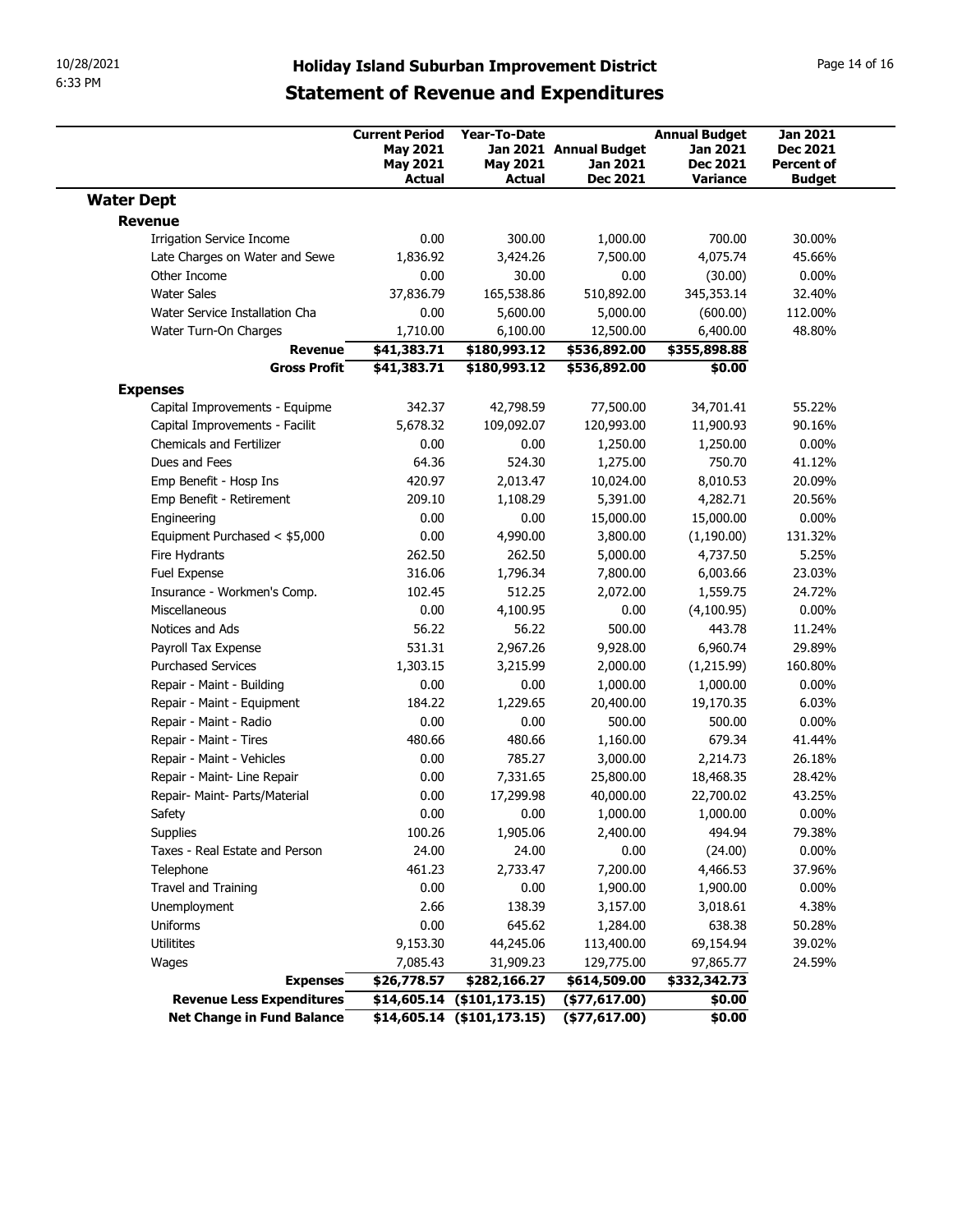| 10/28/2021<br><b>Holiday Island Suburban Improvement District</b><br>6:33 PM<br><b>Statement of Revenue and Expenditures</b><br><b>Annual Budget</b><br><b>Jan 2021</b><br><b>Current Period</b><br>Year-To-Date<br>Jan 2021 Annual Budget<br><b>May 2021</b><br>Jan 2021<br><b>Dec 2021</b><br><b>Dec 2021</b><br><b>Percent of</b><br><b>May 2021</b><br><b>May 2021</b><br>Jan 2021<br><b>Dec 2021</b><br>Variance<br><b>Actual</b><br><b>Actual</b><br><b>Budget</b><br><b>Fund Balances</b><br>Beginning Fund Balance<br>21,524,357.25<br>19,807,758.50<br>0.00<br>0.00<br>$0.00\%$<br>Net Change in Fund Balance<br>346,235.00<br>$0.00\%$<br>(59, 219.74)<br>1,657,379.01<br>0.00<br>Ending Fund Balance<br>0.00<br>$0.00\%$<br>21,465,137.51<br>21,465,137.51<br>0.00 |  |  |  |  |
|-------------------------------------------------------------------------------------------------------------------------------------------------------------------------------------------------------------------------------------------------------------------------------------------------------------------------------------------------------------------------------------------------------------------------------------------------------------------------------------------------------------------------------------------------------------------------------------------------------------------------------------------------------------------------------------------------------------------------------------------------------------------------------|--|--|--|--|
| Page 15 of 16                                                                                                                                                                                                                                                                                                                                                                                                                                                                                                                                                                                                                                                                                                                                                                 |  |  |  |  |
|                                                                                                                                                                                                                                                                                                                                                                                                                                                                                                                                                                                                                                                                                                                                                                               |  |  |  |  |
|                                                                                                                                                                                                                                                                                                                                                                                                                                                                                                                                                                                                                                                                                                                                                                               |  |  |  |  |
|                                                                                                                                                                                                                                                                                                                                                                                                                                                                                                                                                                                                                                                                                                                                                                               |  |  |  |  |
|                                                                                                                                                                                                                                                                                                                                                                                                                                                                                                                                                                                                                                                                                                                                                                               |  |  |  |  |
|                                                                                                                                                                                                                                                                                                                                                                                                                                                                                                                                                                                                                                                                                                                                                                               |  |  |  |  |
|                                                                                                                                                                                                                                                                                                                                                                                                                                                                                                                                                                                                                                                                                                                                                                               |  |  |  |  |
|                                                                                                                                                                                                                                                                                                                                                                                                                                                                                                                                                                                                                                                                                                                                                                               |  |  |  |  |
|                                                                                                                                                                                                                                                                                                                                                                                                                                                                                                                                                                                                                                                                                                                                                                               |  |  |  |  |
|                                                                                                                                                                                                                                                                                                                                                                                                                                                                                                                                                                                                                                                                                                                                                                               |  |  |  |  |
|                                                                                                                                                                                                                                                                                                                                                                                                                                                                                                                                                                                                                                                                                                                                                                               |  |  |  |  |
|                                                                                                                                                                                                                                                                                                                                                                                                                                                                                                                                                                                                                                                                                                                                                                               |  |  |  |  |
|                                                                                                                                                                                                                                                                                                                                                                                                                                                                                                                                                                                                                                                                                                                                                                               |  |  |  |  |
|                                                                                                                                                                                                                                                                                                                                                                                                                                                                                                                                                                                                                                                                                                                                                                               |  |  |  |  |
|                                                                                                                                                                                                                                                                                                                                                                                                                                                                                                                                                                                                                                                                                                                                                                               |  |  |  |  |
|                                                                                                                                                                                                                                                                                                                                                                                                                                                                                                                                                                                                                                                                                                                                                                               |  |  |  |  |
|                                                                                                                                                                                                                                                                                                                                                                                                                                                                                                                                                                                                                                                                                                                                                                               |  |  |  |  |
|                                                                                                                                                                                                                                                                                                                                                                                                                                                                                                                                                                                                                                                                                                                                                                               |  |  |  |  |
|                                                                                                                                                                                                                                                                                                                                                                                                                                                                                                                                                                                                                                                                                                                                                                               |  |  |  |  |
|                                                                                                                                                                                                                                                                                                                                                                                                                                                                                                                                                                                                                                                                                                                                                                               |  |  |  |  |
|                                                                                                                                                                                                                                                                                                                                                                                                                                                                                                                                                                                                                                                                                                                                                                               |  |  |  |  |
|                                                                                                                                                                                                                                                                                                                                                                                                                                                                                                                                                                                                                                                                                                                                                                               |  |  |  |  |
|                                                                                                                                                                                                                                                                                                                                                                                                                                                                                                                                                                                                                                                                                                                                                                               |  |  |  |  |
|                                                                                                                                                                                                                                                                                                                                                                                                                                                                                                                                                                                                                                                                                                                                                                               |  |  |  |  |
|                                                                                                                                                                                                                                                                                                                                                                                                                                                                                                                                                                                                                                                                                                                                                                               |  |  |  |  |